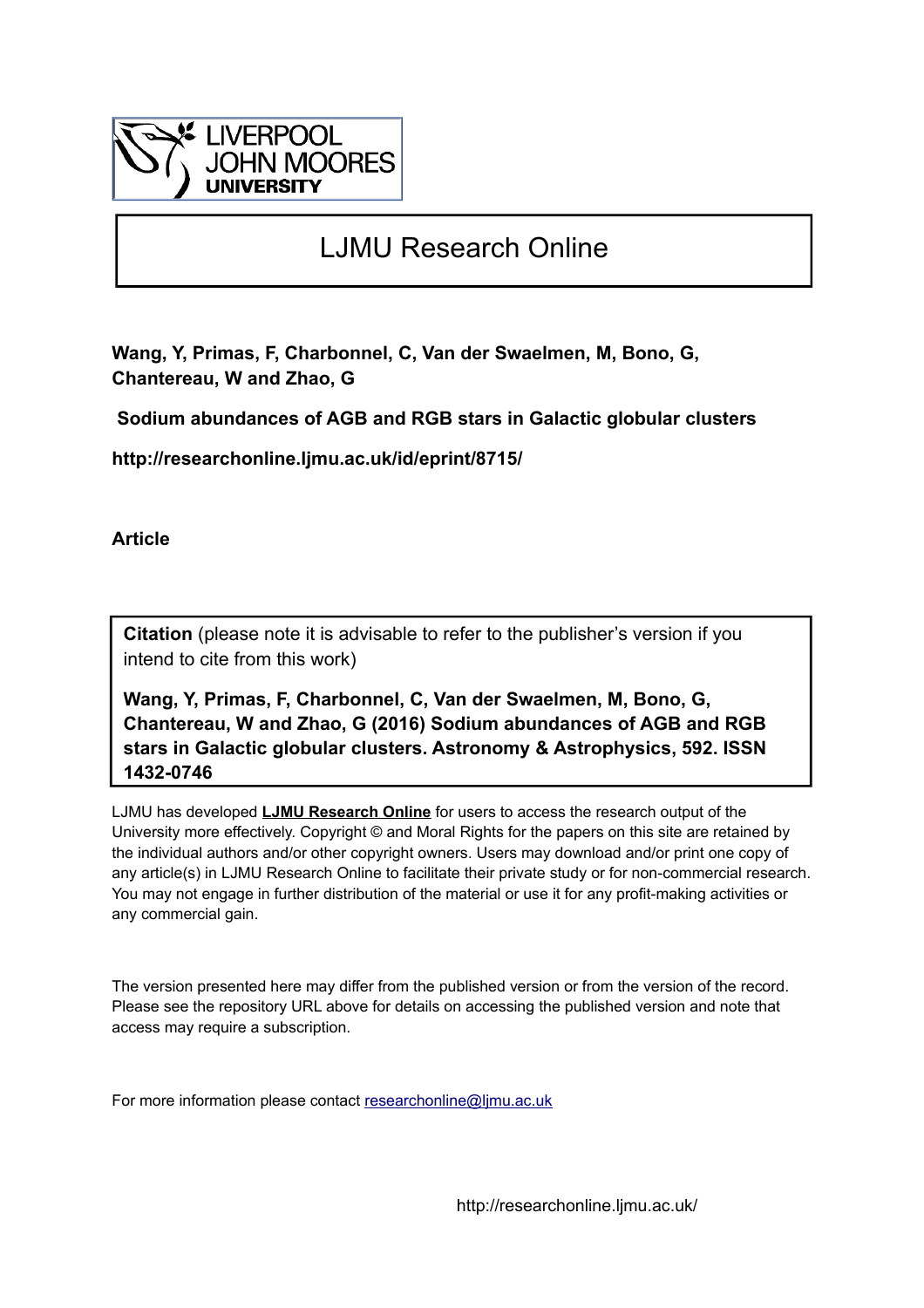

# **Sodium abundances of AGB and RGB stars in Galactic globular clusters**

# **I. Analysis and results of NGC 2808\*,\*\***

Y. Wang<sup>1, 2, 3</sup>, F. Primas<sup>1</sup>, C. Charbonnel<sup>4, 5</sup>, M. Van der Swaelmen<sup>6</sup>, G. Bono<sup>7, 8</sup>, W. Chantereau<sup>4</sup>, and G. Zhao<sup>2</sup>

- <sup>1</sup> European Southern Observatory (ESO), Karl-Schwarschild-Str. 2, 85748 Garching b. München, Germany e-mail: fprimas@eso.org
- <sup>2</sup> Key Laboratory of Optical Astronomy, National Astronomical Observatories, Chinese Academy of Science, 100012 Beijing, PR China
- <sup>3</sup> School of Astronomy and Space Science, University of Chinese Academy of Sciences, 100049 Beijing, PR China
- <sup>4</sup> Department of Astronomy, University of Geneva, Chemin des Maillettes 51, 1290 Versoix, Switzerland
- <sup>5</sup> IRAP, UMR 5277 CNRS and Université de Toulouse, 14 Av. E. Belin, 31400 Toulouse, France
- 6 Institut d'Astronomie et d'Astrophysique, Université Libre de Bruxelles, CP 226, Boulevard du Triomphe, 1050 Brussels, Belgium
- <sup>7</sup> Dipartimento di Fisica, Università di Roma Tor Vergata, via della Ricerca Scientifica 1, 00133 Rome, Italy
- 8 INAF–Osservatorio Astronomico di Roma, via Frascati 33, Monte Porzio Catone, 00133 Rome, Italy

Received 14 March 2016 / Accepted 22 May 2016

#### **ABSTRACT**

Context. Galactic globular clusters (GC) are known to have multiple stellar populations and be characterised by similar chemical features, e.g. O−Na anti-correlation. While second-population stars, identified by their Na overabundance, have been found from the main sequence turn-off up to the tip of the red giant branch (RGB) in various Galactic GCs, asymptotic giant branch (AGB) stars have rarely been targeted. The recent finding that NGC 6752 lacks an Na-rich AGB star has thus triggered new studies on AGB stars in GCs, since this result questions our basic understanding of GC formation and stellar evolution theory.

Aims. We aim to compare the Na abundance distributions of AGB and RGB stars in Galactic GCs and investigate whether the presence of Na-rich stars on the AGB is metallicity-dependent.

Methods. With high-resolution spectra obtained with the multi-object high-resolution spectrograph FLAMES on ESO/VLT, we derived accurate Na abundances for 31 AGB and 40 RGB stars in the Galactic GC NGC 2808.

Results. We find that NGC 2808 has a mean metallicity of  $-1.11 \pm 0.08$  dex, in good agreement with earlier analyses. Comparable Na abundance dispersions are derived for our AGB and RGB samples, with the AGB stars being slightly more concentrated than the RGB stars. The ratios of Na-poor first-population to Na-rich second-population stars are 45:55 in the AGB sample and 48:52 in the RGB sample.

Conclusions. NGC 2808 has Na-rich second-population AGB stars, which turn out to be even more numerous − in relative terms − than their Na-poor AGB counterparts and the Na-rich stars on the RGB. Our findings are well reproduced by the fast rotating massive stars scenario and they do not contradict the recent results that there is not an Na-rich AGB star in NGC 6752. NGC 2808 thus joins the larger group of Galactic GCs for which Na-rich second-population stars on the AGB have recently been found.

**Key words.** stars: abundances – globular clusters: general – globular clusters: individual: NGC 2808

# <span id="page-1-0"></span>**1. Introduction**

Galactic globular clusters (GC) have been subjected to extensive studies of their chemical characteristics for several decades. In the early 90s, the dedicated Lick-Texas spectroscopic survey of several GCs paved the way and discovered that oxygen and sodium abundances in red giant branch (RGB) stars anti-correlate (e.g. the series by [Kraft et al.](#page-11-0) [1992,](#page-11-0) [1993,](#page-11-1) [1995;](#page-11-2) [Sneden et al.](#page-11-3) [1992,](#page-11-3) [1994\)](#page-11-4). Later on, the advent of more efficient single/multi-object spectrographs, mounted on 8−10 m class telescopes, allowed for more systematic studies of larger stellar samples down to the turn-off and along the main sequence. Twenty-five years later, the O−Na anti-correlation is recognized as being a chemical feature common to most (if not all, though at different degrees of significance) Galactic GCs [\(Carretta et al.](#page-11-5) [2010\)](#page-11-5).

This feature is interpreted as the proof of the existence of (at least) two stellar populations (often referred to as different stellar generations) co-inhabiting the cluster. While first-population (1P) GC stars display Na and O abundances consistent with that of halo field stars of similar metallicity, second-population (2P) stars can be identified by their Na overabundances and O deficiencies that are associated with other chemical peculiarities (e.g. nitrogen and aluminium enrichment, and carbon, lithium, and magnesium deficiency; e.g. [Pancino et al.](#page-11-6) [2010;](#page-11-6) [Villanova & Geisler](#page-11-7) [2011;](#page-11-7) [Carretta et al.](#page-11-8) [2014;](#page-11-8) [Carretta](#page-11-9) [2014;](#page-11-9) [Lapenna et al.](#page-11-10) [2015\)](#page-11-10). First- and second-population stars are also

<sup>?</sup> Based on observations made with ESO telescopes at the La Silla Paranal Observatory under programme ID 093.D-0818(A).

<sup>\*\*</sup> Full Tables 2, 4, 6 are only available at the CDS via anonymous ftp to [cdsarc.u-strasbg.fr](http://cdsarc.u-strasbg.fr) (<130.79.128.5>) or via

<http://cdsarc.u-strasbg.fr/viz-bin/qcat?J/A+A/592/A66>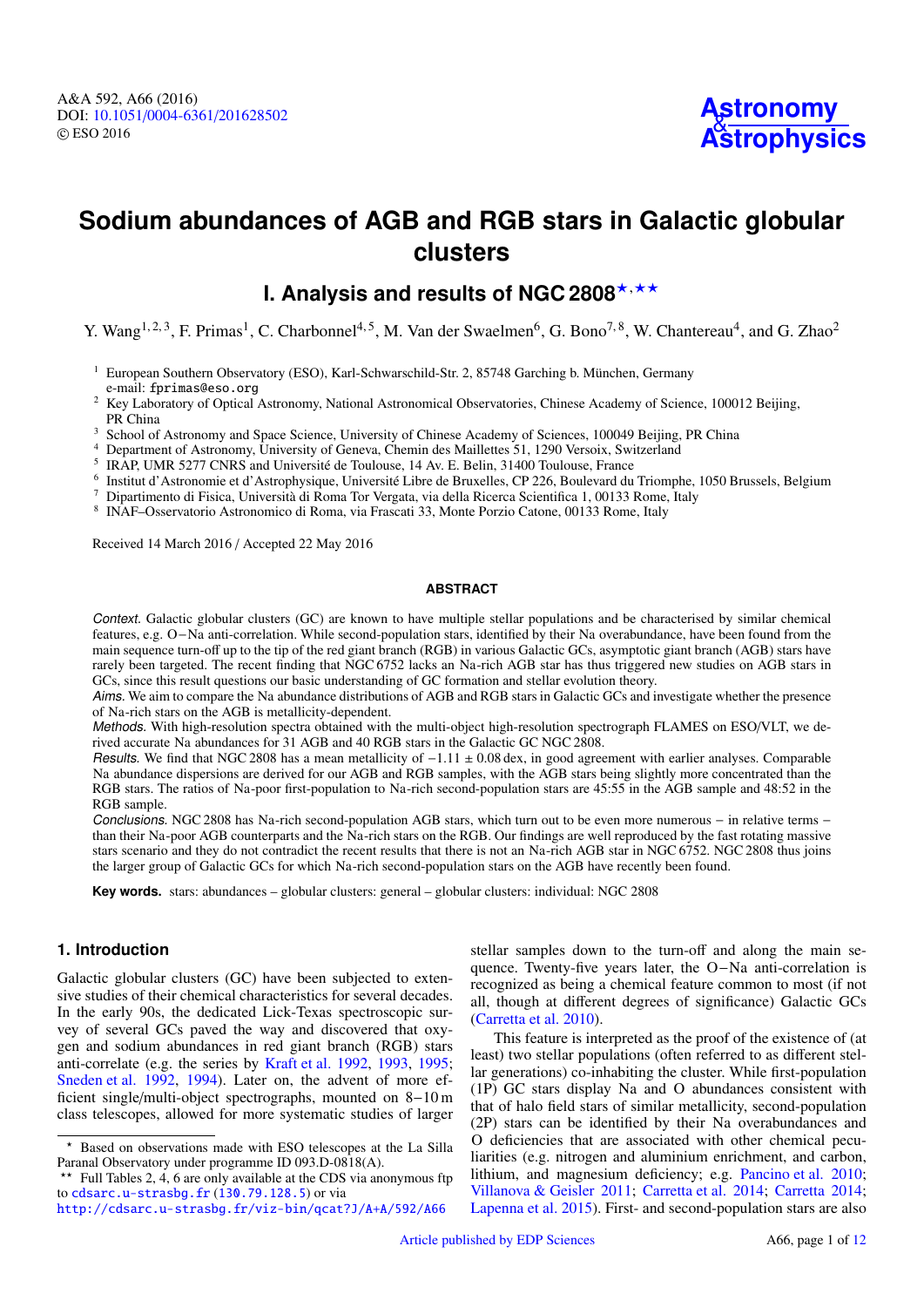related to the appearance of multimodal sequences in different regions of GC colour-magnitude diagramme (CMD; e.g. [Piotto et al.](#page-11-11) [2012,](#page-11-11) [2015;](#page-11-12) [Milone et al.](#page-11-13) [2015a](#page-11-13)[,b;](#page-11-14) [Nardiello et al.](#page-11-15) [2015\)](#page-11-15), which can (at least partly) be associated with helium abundance variations in their initial chemical composition (see e.g. [Chantereau et al.](#page-11-16) [2015](#page-11-16) and references therein). All these pieces of evidence point to all GCs having suffered from self-enrichment during their early evolution, where 2P stars formed out of the Na-rich, O-poor ashes of hydrogen burning at high temperature ejected by more massive 1P stars and diluted with interstellar gas (e.g. [Prantzos & Charbonnel](#page-11-17) [2006;](#page-11-17) [Prantzos et al.](#page-11-18) [2007\)](#page-11-18). However, the nature of the polluters remains highly debatable, as well as the mode and timeline of the formation of 2P stars. As of today, none of the proposed models for GC early evolution is able to account for the chemical features that are common to all GCs, nor for the spectrocopic and photometric diversity of these systems (e.g. [Bastian et al.](#page-11-19) [2015;](#page-11-19) [Renzini et al.](#page-11-20) [2015;](#page-11-20) [Krause et al.](#page-11-21) [2016\)](#page-11-21). This raises serious challenges related to our understanding of the formation and evolution of massive star clusters and of galaxies in a more general cosmological context.

Therefore, because of the importance of these specific chemical features (like the O−Na anti-correlation), a wealth of observational data has been gathered for a sizable number of Galactic GCs. Cluster stars have been observed and analysed at different evolutionary phases, down to the main sequence, although the majority of the data is from the brighter areas of the CMDs (RGB and HB stars, in particular). Thanks to these analyses, it has been possible to prove the existence of the O−Na anti-correlation at all evolutionary phases in GCs: from the main sequence (MS; e.g. [Gratton et al.](#page-11-22) [2001;](#page-11-22) [Lind et al.](#page-11-23) [2009;](#page-11-23) [D'Orazi et al.](#page-11-24) [2010;](#page-11-24) [Monaco et al.](#page-11-25) [2012;](#page-11-25) [Dobrovolskas et al.](#page-11-26) [2014\)](#page-11-26) and the subgiant branch (SGB; e.g. [Carretta et al.](#page-11-27) [2005;](#page-11-27) [Lind et al.](#page-11-23) [2009;](#page-11-23) [Pancino et al.](#page-11-28) [2011;](#page-11-28) [Monaco et al.](#page-11-25) [2012\)](#page-11-25) to the red giant branch (RGB; e.g. [Yong et al.](#page-11-29) [2013;](#page-11-29) [Cordero et al.](#page-11-30) [2014;](#page-11-30) [Carretta et al.](#page-11-8) [2014,](#page-11-8) [2015;](#page-11-31) [Gratton et al.](#page-11-32) [2012a](#page-11-32) and references therein) and the horizontal branch (HB; e.g. [Villanova et al.](#page-11-33) [2009](#page-11-33) and the series by [Gratton et al.](#page-11-34) [2011,](#page-11-34) [2012b,](#page-11-35) [2013,](#page-11-36) [2014,](#page-11-37) [2015\)](#page-11-38).

However, despite this large number of investigations, asymptotic giant branch (AGB) stars have rarely been targeted systemically because of their paucity in GCs (a result of their short lifetime). [Pilachowski et al.](#page-11-39) [\(1996\)](#page-11-39) studied a few of them in M 13 (NGC 6205; 112 RGBs, and 18 AGBs) and found them to be rich in sodium ( $[Na/Fe] > 0.05$  dex), similar to the RGB-tip stars (log  $q < 1$ ) but with a slightly lower overall Na abundance. [Johnson & Pilachowski](#page-11-40) [\(2012\)](#page-11-40) looked again at the same cluster (M 13) and derived Na and O abundances for 98 RGB and ∼15 AGB stars, finding very similar results to [Pilachowski et al.](#page-11-39) [\(1996\)](#page-11-39), since 66 RGB and twelve AGB stars are in common with the 1996 sample. Since no extreme (very O-poor) AGB star is present in their sample, the authors concluded that only the most Na-rich and O-poor stars may have failed to reach the AGB.

More recently, a spectroscopic study by [Campbell et al.](#page-11-41) [\(2013\)](#page-11-41) revealed the lack of Na-rich, 2P stars along the early-AGB of NGC 6752. This came as a surprise since, in this GC, as well as all the Milky Way GCs studied so far, 1P and 2P stars have been found at the MS turn-off, on the SGB and on the RGB, and the Na-rich, 2P stars are even twice as numerous as their 1P counterparts [\(Prantzos & Charbonnel](#page-11-17) [2006;](#page-11-17) [Carretta et al.](#page-11-5) [2010\)](#page-11-5). It was therefore concluded by Campbell and collaborators that in NGC 6752 only 1P stars manage to climb the AGB, possibly posing a fundamental problem to stellar evolution theory. This result then triggered a new study of 35 AGB stars in the Galactic GC 47 Tuc (NGC 104, [Johnson et al.](#page-11-42) [2015\)](#page-11-42), which <span id="page-2-0"></span>Table 1. Log of the observations for NGC 2808.

| Instrument     | Set-up       | R      | $\lambda$ -range | Exp. time           |
|----------------|--------------|--------|------------------|---------------------|
|                |              |        | (nm)             | (s)                 |
| <b>GIRAFFE</b> | <b>HR13</b>  | 22.500 | $612 - 640.5$    | $4 \times 3600$     |
|                | <b>HR</b> 15 | 19300  | $660.7 - 696.5$  | $4 \times 2700$     |
|                | <b>HR19</b>  | 14 000 | $774.5 - 833.5$  | $4 \times 3600$     |
| UVES-fibre     | Red 580      | 47000  | $480 - 680$      | $8 \times 3600$ and |
|                |              |        |                  | $4 \times 2700$     |

found that, in contrast to NGC 6752, the AGB and RGB populations of 47 Tuc have nearly identical [Na/Fe] dispersions, with only a small fraction (≤20%) of Na-rich stars that may fail to ascend the AGB, which is similar to what was observed in M 13. A new study of 6 AGB and 13 RGB stars in M 62 (NGC 6266; [Lapenna et al.](#page-11-10) [2015\)](#page-11-10) find their AGB stars to behave similarly to what was found in NGC 6752, i.e. they are all Na-poor and O-rich (1P) stars. On the other hand, [García-Hernández et al.](#page-11-43) [\(2015\)](#page-11-43) clearly show that 2P AGB stars exist in metal-poor GCs, with a study of Al and Mg abundances in 44 AGB stars in four metal-poor GCs (M 13, M 5, M 3, and M 2). Therefore, the question of the presence of 2P AGB stars in GCs with various properties (e.g. different ages, metallicities, etc) is far from being settled, although it might bring interesting constraints on the self-enrichment mechanisms (e.g. [Charbonnel & Chantereau](#page-11-44) [2016\)](#page-11-44).

Considering how limited the current sample of GC AGB stars is in terms of Na (and O) abundance determinations, we embarked on a new observational campaign to increase the number of AGB stars for which accurate Na abundances can be derived. We started by observing RGB and AGB stars in NGC 2808, a moderately metal-poor Galactic GC, well known for its multiple stellar populations (e.g. chemically: [Carretta et al.](#page-11-45) [2006;](#page-11-45) photometrically: [Piotto et al.](#page-11-46) [2007\)](#page-11-46). Thanks to the large number of data available in the literature for NGC 2808, our first goal is to use NGC 2808 as our test-bench cluster, to establish our analysis procedures, before applying the same methodology to a larger number of clusters, spanning a range of metallicities.

The paper is organised as follows: Sects. 2 and 3 describe in detail the observations and the analysis of the data; Sect. 4 presents our derived Na abundance of NGC 2808; the discussion and summary in Sects. 5 and 6 close the paper and suggest future steps; finally, in the Appendix we discuss the influence of different methods to determine the stellar parameters on the derived Na abundances.

### **2. Observations and data reduction**

Our targets were selected from the Johnson-Morgan photometric database that is part of the project described in [Stetson](#page-11-47) [\(2000,](#page-11-47) [2005\)](#page-11-48), and cover a magnitude range of about 1.5 mag (*<sup>V</sup>* <sup>=</sup> <sup>15</sup>.1−13.5 mag). A total of 53 AGB stars and 47 RGB stars were selected and observed with the high-resolution multiobject spectrograph FLAMES, mounted on ESO/VLT-UT2 [\(Pasquini et al.](#page-11-49) [2003\)](#page-11-49). For our programme, we used FLAMES in combined mode, i.e. we observed simultaneously the brightest five objects of our sample with UVES-fibre and the remaining targets with GIRAFFE/Medusa. For UVES-fibre, we chose the Red 580 setting, whereas for GIRAFFE we selected the HR 13, HR 15, and HR 19 set-ups. More details about the observations, which were carried out in service mode, are summarised in Table [1.](#page-2-0)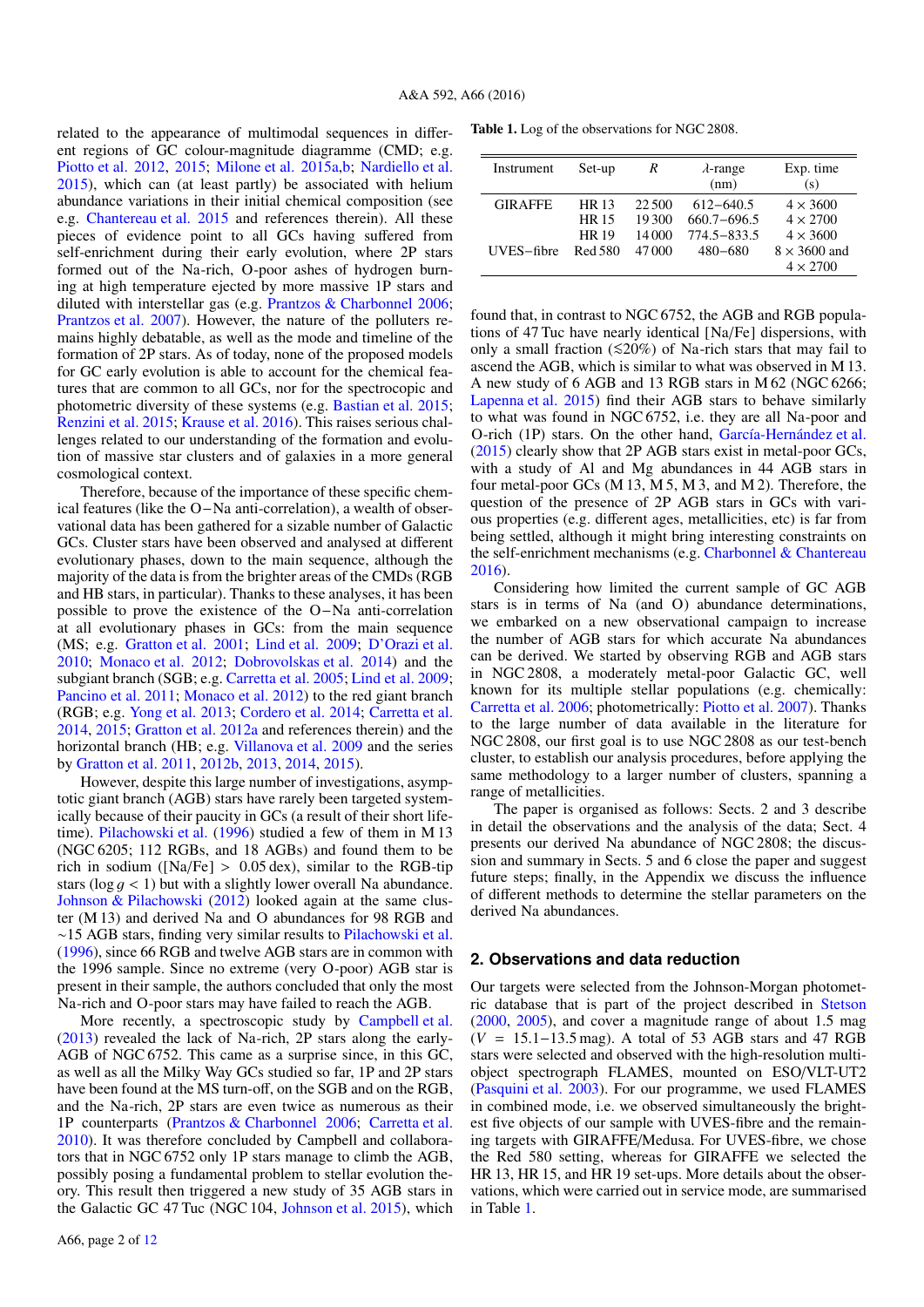

<span id="page-3-1"></span>[Fig. 1.](http://dexter.edpsciences.org/applet.php?DOI=10.1051/0004-6361/201628502&pdf_id=1) Barycentric radial velocity distribution. The two vertical dashed lines mark the radial velocity range where we select stars as cluster members.

Primary data reduction (including the bias correction, wavelength calibration using a Th-Ar lamp, spectrum extraction, and flat fielding) was performed with the ESO GIRAFFE and UVES pipelines, respectively. Sky-subtraction (by averaging seven sky fibres for GIRAFFE sample and one for UVES sample), radial velocity measurement and correction were applied at the end of the reduction procedure. For the GIRAFFE HR 13 and HR 19 spectra, we also performed the telluric correction using the recently released ESO Sky Tool Molecfit (see [Smette et al.](#page-11-50) [2015](#page-11-50) and [Kausch et al.](#page-11-51) [2015](#page-11-51) for more details). Finally the spectra from the same setup and for the same stars were co-added achieving signal-to-noise ratios (S/N) that range from 100 to 350 for GIRAFFE spectra and 90−180 for UVES spectra, depending on the magnitude of the star.

The barycentric corrections for the radial velocities were de-rived with the ESO hourly airmass tool<sup>[1](#page-3-1)</sup>. Figure 1 shows the barycentric radial velocity distribution, as derived for all our observed stars. Although the main peak of the distribution is populated by the majority of our initial sample stars, a long tail towards smaller velocities is also present. We thus only considered as cluster members those stars belonging to the main peak (i.e. all those falling between the two vertical dashed lines in Fig. [1,](#page-3-1) with barycentric radial velocities of roughly between 85 and 125 km s<sup>−</sup><sup>1</sup> ). From this group, we had to further exclude six objects (because of too high metallicity, Fe I and Fe II abundance mismatches that were incompatible with a reasonable derivation of the reddening, and spectroscopic binary). Our final sample thus consists of 73 stars in total, 33 AGB stars, and 40 RGB stars. Of these, five objects (three AGB and two RGB stars) were observed with UVES−fibre (the UVES sample hereafter) and 68 objects (30 AGB and 38 RGB stars) were observed with FLAMES/GIRAFFE (the GIRAFFE sample hereafter). The mean barycentric radial velocity obtained from all the cluster members is 104.6 km s<sup>−1</sup> with a dispersion of  $\sigma = 8.0$  km s<sup>−1</sup>,<br>in good agreement with Carretta et al. (2006) (102.4 km s<sup>−1</sup> with in good agreement with [Carretta et al.](#page-11-45) [\(2006\)](#page-11-45) (102.4 km s<sup>−</sup><sup>1</sup> with  $\sigma = 9.8 \text{ km s}^{-1}$ .<br>Table 2 lists

Table [2](#page-3-2) lists the evolutionary phase (AGB/RGB), instrument used for collecting the spectrum (UVES/GIRAFFE), coordinates, photometry, and barycentric radial velocities of our member stars. Their location in the CMD is shown in Fig. [2.](#page-4-0)

|                                               | ≼<br>١                |
|-----------------------------------------------|-----------------------|
|                                               | į<br>ś                |
|                                               |                       |
|                                               |                       |
|                                               |                       |
|                                               |                       |
|                                               |                       |
|                                               |                       |
|                                               | j                     |
|                                               |                       |
|                                               |                       |
|                                               |                       |
| i                                             | <u>הההה היה המר</u>   |
|                                               | nn7ri<br>A CLARA<br>j |
| Contractors of                                | nstrument             |
| $\approx 2$ . Basic information of our sample | م<br>او               |
|                                               | tar ID                |

066601 520.0 045.01 220.01 520.01 520.01 0.0011 4100.0 0.02.71 600010 866:1 0.10010 695.51 0.67.15.754 11.5611 60 531.01 109.4 10.9948.07 . . . . . . . . . . . . . . . . . . . . . . . . . . . . . . . . . . . . . . . . . . . . . . . . . . . . . .

13.998

0.0010

15.369

 $-645337.90$ 

09 11 30.77

**UVES** 

AGB

AGB4660

0.0009

 $(09.990)$ 

0.023

10.540

0.022

10.676

 $0.023$ 

11.430

0.0014

12.520

<span id="page-3-2"></span>Star ID reports the original ID from the photometric catalogue, to which we added the suffix AGB/RGB (a) Star ID reports the original ID from the photometric catalogue, to which we added the su **Notes.** The complete table is available at the CDS. We show here the first line for guidance. (a) to ease our own data handling. Notes. The complete table is available at the CDS. We show here the first line for guidance. to ease our own data handling.

<span id="page-3-0"></span><sup>1</sup> Web: [http://www.eso.org/sci/observing/tools/](http://www.eso.org/sci/observing/tools/calendar/airmass.html) [calendar/airmass.html](http://www.eso.org/sci/observing/tools/calendar/airmass.html)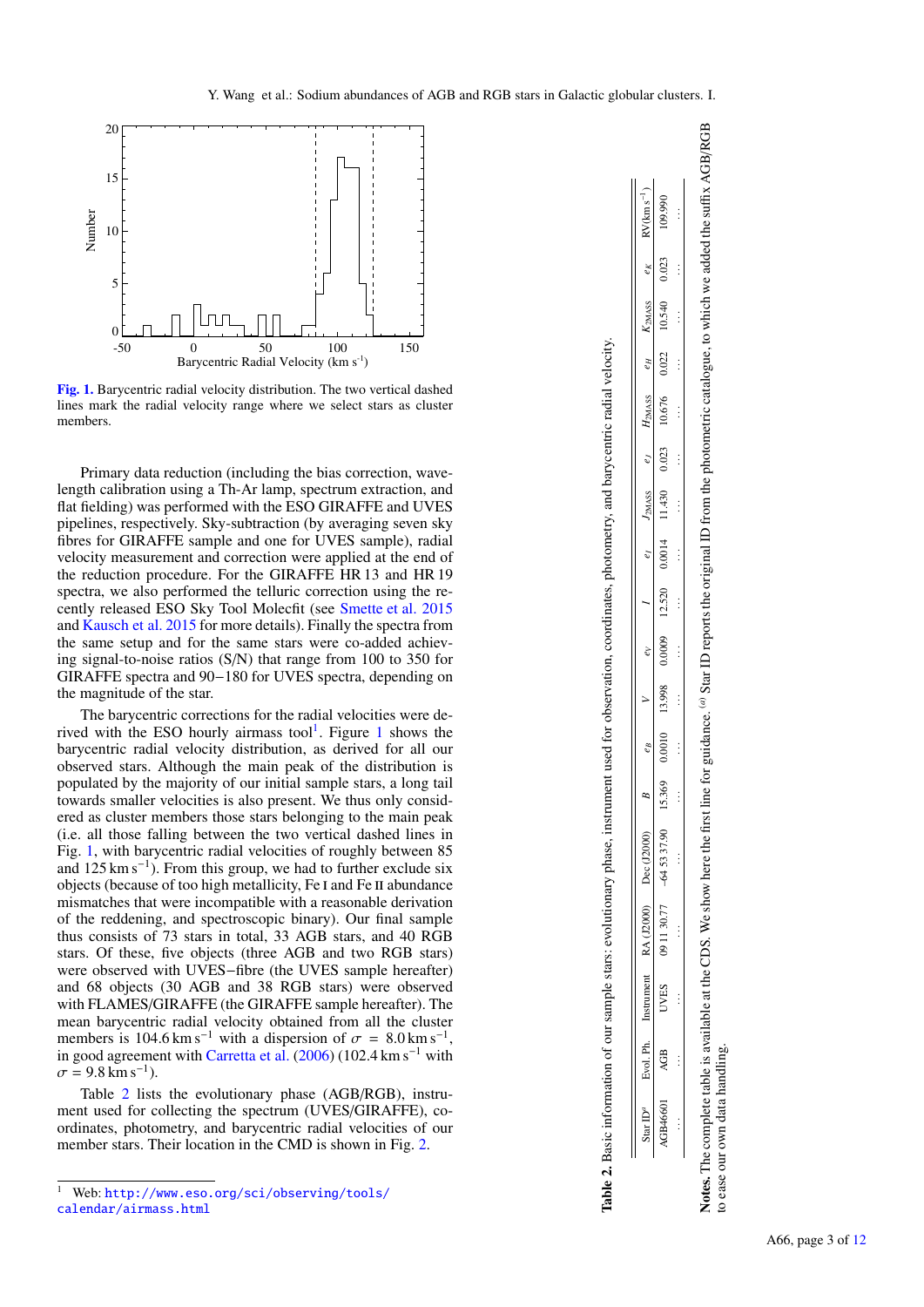<span id="page-4-1"></span>Table 3. Mean differences between photometric temperature scales and standard deviations.

|                        |         |              | $T_{\text{eff},(V-I)}$ $T_{\text{eff},(V-J)}$ $T_{\text{eff},(V-H)}$ $T_{\text{eff},(V-K)}$ |              |
|------------------------|---------|--------------|---------------------------------------------------------------------------------------------|--------------|
| $T_{\text{eff},(B-V)}$ | $-3+38$ | $131 \pm 46$ | $162 \pm 43$                                                                                | $163 + 51$   |
| $T_{\text{eff},(V-I)}$ |         | $134 + 41$   | $165 \pm 36$                                                                                | $166 \pm 41$ |
| $T_{\text{eff},(V-J)}$ |         |              | $31 + 30$                                                                                   | $32 + 40$    |
| $T_{\text{eff},(V-H)}$ |         |              |                                                                                             | $1 + 31$     |
|                        |         |              |                                                                                             |              |

#### **3. Stellar parameters and abundance analysis**

# 3.1. Effective temperature and surface gravity

We used the photometric method to derive the stellar effective temperature  $(T_{\text{eff}})$  and surface gravity (log g). Optical *B*, *V*, and *I* magnitudes are available for all our stars. By crossmatching the coordinates of our targets with the 2MASS catalogue [\(Skrutskie et al.](#page-11-52) [2006\)](#page-11-52), we have also been able to extract the infrared *J*, *H*, and *K* magnitudes for all except six stars (for which no 2MASS counterpart could be identified).

We adopted the reddening value of  $E(B - V) = 0.22$  mag [\(Harris](#page-11-53) [1996,](#page-11-53) 2010 edition), together with the [Cardelli et al.](#page-11-54) [\(1989\)](#page-11-54) relations:

 $A(B) = 4.145 E(B - V)$  $A(V) = 3.1 E(B - V)$ 

 $A(I) = 1.485 E(B - V)$ 

 $A(J) = 0.874 E(B - V)$ 

 $A(H) = 0.589 E(B - V)$ 

 $A(K) = 0.353 E(B - V).$ 

We used the [Ramírez & Meléndez](#page-11-55) [\(2005\)](#page-11-55) photometric calibrations for giants (which are provided as a function of the colour index and [Fe/H]) and computed five scales of photometric temperatures, using the de-reddened  $(B - V)_0$ ,  $(V - I)_0$ ,  $(V - J)_0$ ,  $(V - H)_0$ , and  $(V - K)_0$  colour indices (see Table [3](#page-4-1) for a comparison between the five scales). The mean value of the five temperature scales  $(T_{\text{eff,mean}})$  was adopted as our final effective temperature except for the six stars without *J*, *H*, and *K* magnitudes for which we use the mean relation  $T_{\text{eff,mean}}$  vs.  $T_{\text{eff},(V-I)}$ , as derived for the rest of the sample.<br>To evaluate the error on our final set of

To evaluate the error on our final set of effective temperatures, we took into account four main sources of uncertainty: the dispersion  $\sigma_{\text{cal}}$  of the photometric calibration itself (taken from [Ramírez & Meléndez](#page-11-55) [2005,](#page-11-55) Table 3; smaller than 40 K for the colours we used); the differential reddening (0.02 mag in  $E(B - V)$ , [Bedin et al.](#page-11-56) [2000\)](#page-11-56); the uncertainty in the colour index  $\sigma_{\text{colour}}$  and on the [Fe/H] ratio. After propagating all errors, we ended up with a typical error on the final  $T_{\text{eff}}$  of about  $\pm 70$  K. The largest contributing source is the differential reddening (∼55%), followed by the  $\sigma_{\text{cal}}$  of the calibration itself (∼33%) and the error on the magnitudes (∼11%), while the error on the derived metallicity is negligible (about 1%).

The surface gravities  $\log g$  were derived from effective temperatures and bolometric corrections, assuming that the stars have masses of  $0.85 M_{\odot}$ , as adopted by [Carretta et al.](#page-11-45) [\(2006\)](#page-11-45). The bolometric corrections of our stars were obtained following the relations by [Alonso et al.](#page-11-57) [\(1999\)](#page-11-57). We adopted a visual distance modulus of 15.59 mag [\(Harris](#page-11-53) [1996,](#page-11-53) 2010 edition) and the bolometric magnitude of the Sun of  $M_{bol,\odot} = 4.75$ . The typical error on  $\log g$  is about  $\pm 0.05$  dex, strongly dominated by the uncertainties in effective temperature (∼61%) and the differential reddening (∼39%). The right panel of Fig. [2](#page-4-0) shows the final  $\log g - \log(T_{\text{eff}})$  distribution of the member stars.



<span id="page-4-0"></span>[Fig. 2.](http://dexter.edpsciences.org/applet.php?DOI=10.1051/0004-6361/201628502&pdf_id=2) Photometric CMD and log g <sup>−</sup> log(*T*eff) distribution. The *left panel* shows the CMD of the cluster member star sample; and the *right panel* shows their  $\log g - \log(T_{\text{eff}})$  distribution. The red circles and blue squares represent AGB and RGB stars, respectively, while the GIRAFFE and UVES samples are distinguished by open and filled symbols, respectively. These symbols are used through out this paper.

#### <span id="page-4-3"></span>3.2. Metallicity and microturbulent velocity

To derive the metallicity [Fe/H] of our stars, we selected unblended Fe<sub>I</sub> and Fe<sub>II</sub> lines from the VALD3 database<sup>[2](#page-4-2)</sup> [\(Piskunov et al.](#page-11-58) [1995;](#page-11-58) [Kupka et al.](#page-11-59) [2000;](#page-11-59) [Ryabchikova et al.](#page-11-60) [2015\)](#page-11-60) where the atomic data was originally taken from [Kurucz](#page-11-61) [\(2007\)](#page-11-61), [Fuhr et al.](#page-11-62) [\(1988\)](#page-11-62), [O'Brian et al.](#page-11-63) [\(1991\)](#page-11-63), [Bard et al.](#page-11-64) [\(1991\)](#page-11-64), [Bard & Kock](#page-11-65) [\(1994\)](#page-11-65) for Fe<sub>I</sub> lines and from [Kurucz](#page-11-66)  $(2013)$ , and [Blackwell et al.](#page-11-67)  $(1980)$ , for Fe II lines, and optimised our selection for GIRAFFE and UVES spectra separately according to their different spectral resolutions and wavelength coverages. The equivalent widths (EWs) of the spectral lines were measured using the automated tool DAOSPEC [\(Stetson & Pancino](#page-11-68) [2008\)](#page-11-68), which also outputs the error associated to the derivation of each line equivalent width. To keep the determination of the metallicity as accurate as possible, we excluded very weak ( $\leq 20 \text{ mA}$ ) and very strong ( $\geq 120 \text{ mA}$ ) iron lines. We used 1D LTE spherical MARCS model atmospheres [\(Gustafsson et al.](#page-11-69) [2008\)](#page-11-69) and the LTE stellar line analysis programme MOOG [\(Sneden](#page-11-70) [1973,](#page-11-70) 2014 release) to derive the metallicity and the microturbulence velocity  $(\xi_t)$ , the latter by requiring Fe i abundances to show no trend with the reduced equivalent widths  $(log(W_{\lambda}/\lambda))$  of the lines. An iterative procedure was then followed to consistently derive all stellar parameters  $(T<sub>eff</sub>,$  $\log q$ , [Fe/H], and  $\xi$ <sub>t</sub>), because of their known interdependences.

We ended up using typically 20–35 Fe I and 4–5 Fe II lines for the GIRAFFE spectra and 50−65 Fe i and 6−8 Fe ii lines for the UVES spectra. The solar iron abundance of  $\log \epsilon$  (Fe)<sub> $\approx$ </sub> = <sup>7</sup>.50 from [Asplund et al.](#page-11-71) [\(2009\)](#page-11-71) is adopted throughout our analysis. Tables [4](#page-5-0) and [5](#page-5-1) summarise our final stellar parameters and average iron abundances, respectively.

Our derived iron abundances are consistent with those found in the literature (see Table [5\)](#page-5-1). We find a small difference between the  $[Fe I/H]$  and  $[Fe II/H]$  ratios, which disappears once we cor-rect the Fe<sub>I</sub> values for non-LTE corrections (see Sect. [3.4\)](#page-5-2). Therefore, we derive an overall metallicity for NGC 2808 of  $[Fe/H] = -1.11$  dex (rms = 0.09 dex).

<span id="page-4-2"></span>Web interface at [http://vald.inasan.ru/~vald3/php/vald.](http://vald.inasan.ru/~vald3/php/vald.php) [php](http://vald.inasan.ru/~vald3/php/vald.php)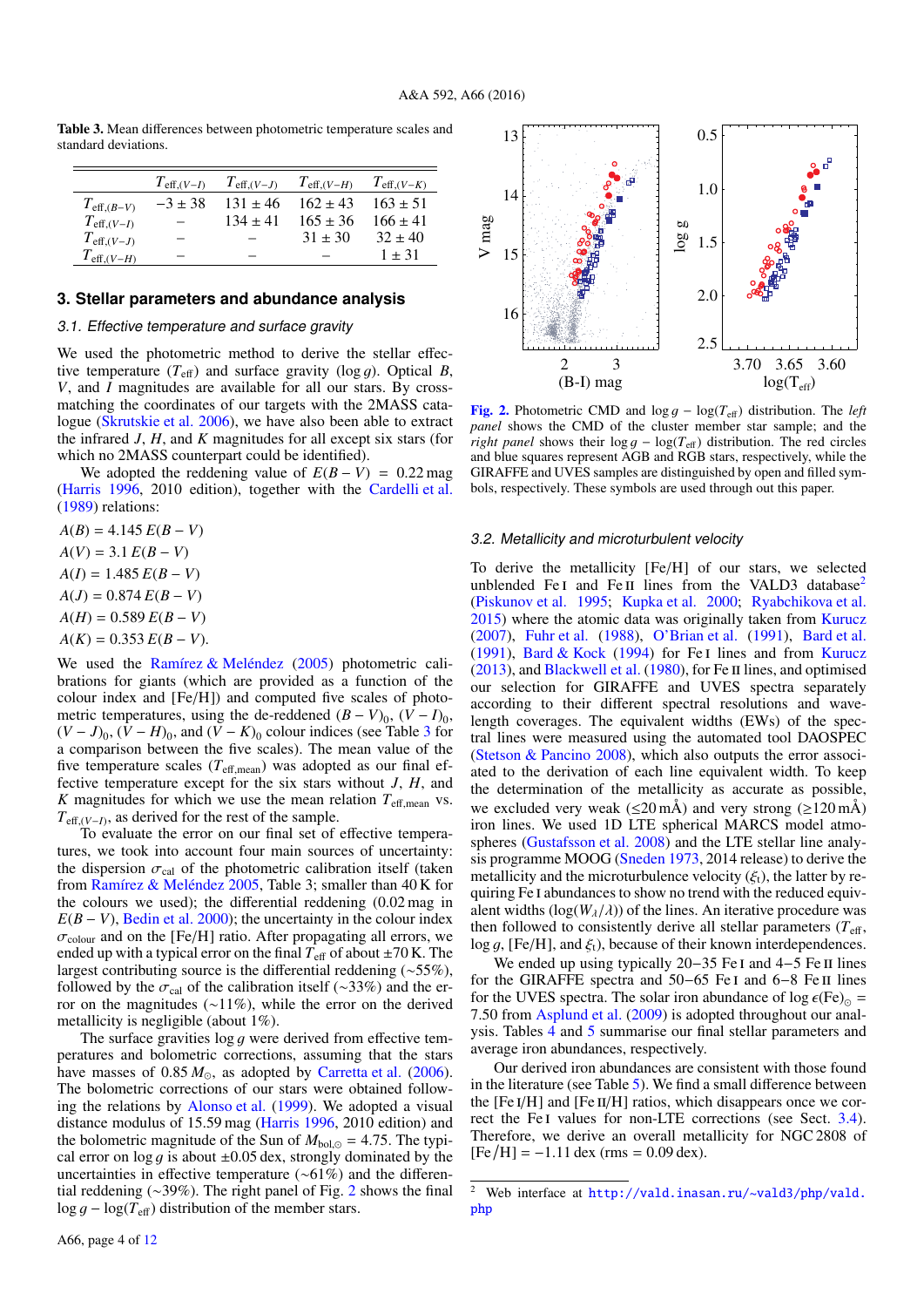Table 4. Stellar parameters of our sample stars.

<span id="page-5-0"></span>

| Star ID  | Evol. Ph. | Instrument  | $T_{\rm eff}$<br>(K) | $\log g$ | $\mathcal{E}_t$<br>$(km s^{-1})$ | $[Fe I/H]_{LTE}$<br>$(\text{dex})$ | rms lines $[Fe II/H]$<br>$(\text{dex})$ | $(\text{dex})$ | rms lines<br>$(\text{dex})$ | $[Fe I/H]_{\rm NLTE}$<br>$(\text{dex})$ |
|----------|-----------|-------------|----------------------|----------|----------------------------------|------------------------------------|-----------------------------------------|----------------|-----------------------------|-----------------------------------------|
| AGB46601 | AGB       | <b>UVES</b> | 4315                 | 1.08     | 1.73                             | $-1.14$                            | 0.09                                    | $-1.06$        | 0.04                        | $-1.10$                                 |
| $\cdots$ | $\cdots$  | $\cdots$    | $\cdots$             | .        | $\cdots$                         | $\cdots$                           | $\cdots$                                | $\cdots$       | $\cdots$                    | $\cdots$                                |
|          |           |             |                      |          |                                  |                                    |                                         |                |                             |                                         |

Notes. The complete table is available at the CDS. We show here the first line for guidance.

<span id="page-5-1"></span>Table 5. Metallicity of NGC 2808 from this work and literature.

| $[Fe I/H]_{\text{LTE}}$<br>(dex) | rms<br>(dex) | $n_{\rm star}$ | [Fe II/H]<br>(dex) | rms<br>(dex) | $n_{\rm star}$ | Evol. Ph.  | Reference               |
|----------------------------------|--------------|----------------|--------------------|--------------|----------------|------------|-------------------------|
| $-1.19$                          | 0.10         | 33             | $-1.14$            | 0.10         | 33             | AGB        | This work               |
| $-1.12$                          | 0.07         | 40             | $-1.09$            | 0.07         | 40             | <b>RGB</b> | This work               |
| $-1.14$                          | 0.06         | 19             | $-1.14$            | 0.13         | 19             | <b>RGB</b> | Carretta et al. (2004)  |
| $-1.10$                          | 0.07         | 123            | $-1.16$            | 0.09         | 90             | <b>RGB</b> | Carretta et al. (2006)  |
| $-1.15$                          | 0.08         | 12             | $-1.18$            | 0.09         | 12             | <b>RGB</b> | Carretta et al. (2009a) |

Notes. The 12 stars in [Carretta et al.](#page-11-73) [\(2009a\)](#page-11-73) are selected from the sample of [Carretta et al.](#page-11-45) [\(2006\)](#page-11-45), and there are two stars in common between the samples of [Carretta et al.](#page-11-72) [\(2004\)](#page-11-72) and [Carretta et al.](#page-11-45) [\(2006\)](#page-11-45).

Table 6. Na abundance of our sample stars.

<span id="page-5-3"></span>

| Star     | Evol. Ph. | Instrument | $[Na/H]_{6154}$<br>LTE | $[Na/H]_{6154}$<br>NLTE | $[Na/H]_{6160}$<br>LTE | $[Na/H]_{6160}$<br><b>NLTE</b> | $\langle$ [Na/H] $\rangle$<br>LTE | $\langle$ [Na/H] $\rangle$<br><b>NLTE</b> | $\langle$ [Na/Fe I] $\rangle$<br><b>NLTE</b> |
|----------|-----------|------------|------------------------|-------------------------|------------------------|--------------------------------|-----------------------------------|-------------------------------------------|----------------------------------------------|
| AGB46601 | AGB       | UVES       | $-0.94$                | $-0.99$                 | $-0.86$                | $-0.92$                        | $-0.90$                           | $-0.95$                                   | 0.15                                         |
| $\cdots$ | $\cdots$  | $\cdots$   | $\cdots$               | $\cdots$                | $\cdots$               | $\cdots$                       | $\cdots$                          | $\cdots$                                  | $\cdots$                                     |

Notes. The complete table is available at the CDS. We show the first line for guidance. We show the Na abundance derived from the Na line at 6154 Å and 6160 Å, respectively. The three rightmost columns list the final Na abundance values (i.e. the average of the two line abundances), except for those stars that have one of the lines saturated and/or too weak (hence only an upper limit was derived).

#### 3.3. Sodium abundances

Despite the presence of three different Na<sub>I</sub> doublets in our spectra (6154–6160 Å in both UVES and GIRAFFE spectra, 8183−8194 Å only in the GIRAFFE spectra, and 5682−5688 Å only in the UVES spectra), we were able to reliably use only the doublet in common to all spectra (i.e. 6154−6160 Å) because the other two show saturation at the metallicity of NGC 2808. This doublet also has a small drawback, namely the 6160 Å line blends with a calcium line, but this can be overcome by analysing the Na doublet via spectrum synthesis.

For this purpose, we used MOOG and our interpolated suite of MARCS model atmospheres, matching our derived stellar parameters. The atomic data of the Na doublet was adopted from the VALD3 database where the data was originally taken from [Ralchenko et al.](#page-11-74) [\(2010\)](#page-11-74) and [Kurucz & Peytremann](#page-11-75) [\(1975\)](#page-11-75). Figure [3](#page-6-0) shows some examples of observed and synthetic spectra in the Na doublet region for one GIRAFFE AGB star and one UVES RGB star. Considering the overall good agreement between the abundances derived from both lines of the Na doublet, we took the average of the two as our final Na abundance (see Table [6\)](#page-5-3). We note that we have not been able to derive a reliable Na abundance for two out of 33 AGB stars, owing to their lines approaching saturation. By adopting a solar abundance of  $log \epsilon(Na)_{\odot} = 6.24$  [\(Asplund et al.](#page-11-71) [2009\)](#page-11-71), we derive a mean cluster Na abundance of  $[Na/H] = -0.99$  dex, with a starto-star dispersion of rms <sup>=</sup> <sup>0</sup>.19 dex. In more detail, we derive [Na/H] of  $-1.00$  dex (rms = 0.13 dex) and [Na/H] =  $-0.98$  dex (rms <sup>=</sup> <sup>0</sup>.22 dex) for our AGB and RGB samples, respectively.

#### <span id="page-5-2"></span>3.4. Non-LTE corrections

Since the line formation of neutral iron is sensitive to departures from local thermodynamic equilibrium (LTE) because of its low fraction in stellar atmospheres, standard LTE analyses of Fe i lines tend to underestimate the true iron abundance, while Fe II lines are not affected [\(Lind et al.](#page-11-76) [2012,](#page-11-76) and references therein). However, because the iron abundance derived from Fe I lines is statistically more robust owing to the larger number of lines available, we decided to correct our LTE Fe i abundances for the non-LTE (NLTE) effect using the correction grids kindly provided by Lind (priv. comm.), the computation of which is documented in [Bergemann et al.](#page-11-77) [\(2012\)](#page-11-77) and [Lind et al.](#page-11-76) [\(2012\)](#page-11-76).

The corrections were calculated for each Fe I line by interpolating the stellar parameters and the EW of the line within the available grids. The top panel of Fig. [4](#page-6-1) shows the overall comparison between NLTE and LTE [Fe i/H] and the distribution of the NLTE correction. In Table [7,](#page-7-0) we list the average LTE and NLTE Fe i abundances, as well as the NLTE corrections, for our AGB and RGB samples respectively. We find that the NLTE correction brings the overall Fe i metallicity of the cluster to  $[Fe I/H] = -1.11$  dex, which is now fully consistent with the value derived from Fe II lines.

Similar to iron, the lines of neutral sodium also form under non-local thermodynamic equilibrium conditions. For Na, we used the correction grids computed by [Lind et al.](#page-11-78) [\(2011\)](#page-11-78), which were again applied to each LTE Na line abundance, selecting the exact stellar parameters of the star under investigation. As our final Na abundance per star, we took the average value of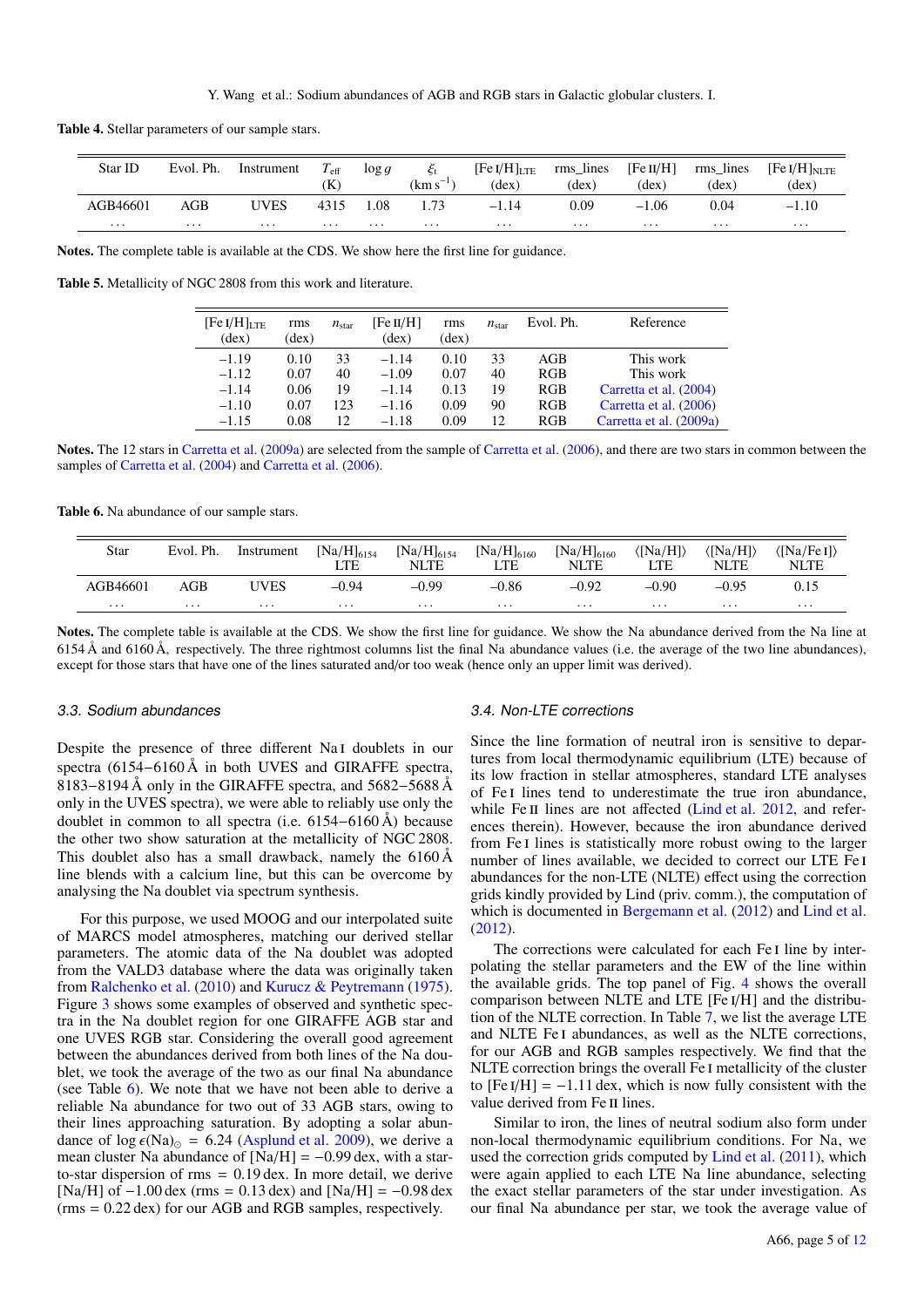

<span id="page-6-0"></span>[Fig. 3.](http://dexter.edpsciences.org/applet.php?DOI=10.1051/0004-6361/201628502&pdf_id=3) Spectra syntheses of the Na lines region. *Top panel*: spectra of the GIRAFFE AGB star AGB94048, *bottom panel*: spectra of the UVES RGB star RGB star RGB112452. The black asterisks represent the observed spectra; the red solid lines are the best-fit synthesised spectra; the blue dash-dotted lines and the green dashed lines are synthesised spectra, but with the best-fit Na abundance changed by plus/minus the error of Na abundance  $(\pm 0.07 \text{ dex}$  for AGB94048 and  $\pm 0.05 \text{ dex}$  for RGB112452; here the error is a combination of random error and fitting error).

the NLTE Na abundances derived from each line of the doublet (see Table [6\)](#page-5-3). The comparison between the NLTE and LTE [Na/H] abundance ratios and the NLTE correction distribution derived for our sample is shown in the bottom panel of Fig. [4.](#page-6-1) The NLTE correction shifts the Na abundance downwards systematically. The LTE and NLTE [Na/H], together with the NLTE corrections of Na abundance, are also listed in Table [7.](#page-7-0)

#### 3.5. Error analysis

A66, page 6 of [12](#page-12-0)

Before discussing our abundance results, we need to estimate the error on the derived abundances. Several sources contribute to the final uncertainty, both of random and systematic nature.

The random measurement uncertainty on the derived abun-The random measurement uncertainty on the derived abundances can generally be estimated by  $\sigma/\sqrt{N}$ , where  $\sigma$  is the line-<br>to-line dispersion and N is the number of lines measured. Here to-line dispersion and N is the number of lines measured. Here we note that the UVES and GIRAFFE samples have slightly different random uncertainties owing to their different spectral resolutions and  $\lambda$ -coverages. Considering the limited number of Na and Fe II lines present in our spectra, the application of the above formula is likely less accurate. To compensate for the low number statistics of the Na and Fe II indicators, we thus applied a

[Fig. 4.](http://dexter.edpsciences.org/applet.php?DOI=10.1051/0004-6361/201628502&pdf_id=4) Comparison between NLTE and LTE [Fe i/H] (*top panel*) and The systematic measurement uncertainty is usually estimated by evaluating the effect on the derived abundances of varying stellar parameters and EWs (or other key parameters of the analysis) by their associated errors, keeping in mind that the stellar parameters are mutually dependent. For this purpose, we selected six representative stars of our samples (GIRAFFE: cool/hot, AGB/RGB, one each; UVES: AGB/RGB, both cool since the UVES sample only has cool stars).

> To estimate the systematic influence of the derived stellar parameters, we changed each of the input values  $(T_{\text{eff}}$ ,  $\log g$ , [M/H], and  $\xi_t$ ) in turn, by the amounts corresponding to the uncertainties we derived for each of them  $(\pm 70 \text{ K}, \pm 0.05 \text{ dex},$  $\pm 0.1$  dex, and  $\pm 0.1$  km s<sup>-1</sup> respectively). When changing one parameters (see rameter, we also iteratively updated all other parameters (see Sect. [3.2\)](#page-4-3). Considering the very similar dependences found for all GIRAFFE and for all UVES stars, Table [8](#page-7-1) only gives the "sample"-average values.

> For the uncertainty on the individual EW measurements, we adopted the errors estimated by DAOSPEC ( $e_{\text{dassec}}(EW)$ ),



<span id="page-6-1"></span>[Na/H] (*bottom panel*). Each panel is separated into two plots to show a one-to-one comparison (*top*) and the distribution of the NLTE correction with the LTE abundance (*bottom*) where the horizontal dashed line marks the mean NLTE correction. Symbols are the same as in Fig. [2.](#page-4-0)

correction to the value of  $\sigma/\sqrt{N}$  according to a t-distribution requiring a 1 $\sigma$  confidence level quiring a  $1\sigma$  confidence level.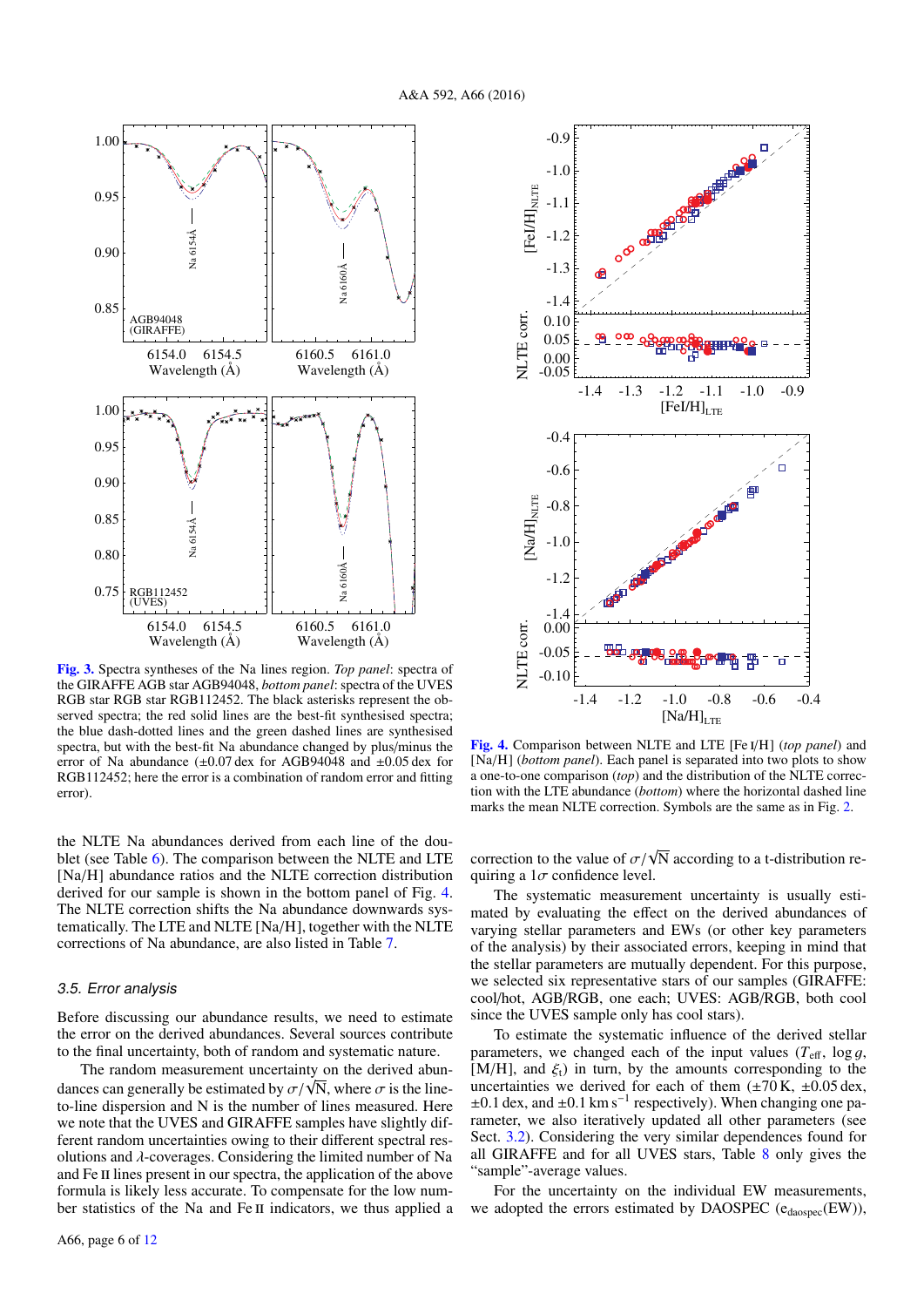<span id="page-7-0"></span>

|  |  | Table 7. LTE and NLTE mean abundances of Fe I and Na of our sample. |  |  |  |
|--|--|---------------------------------------------------------------------|--|--|--|
|  |  |                                                                     |  |  |  |

| Sample | [Fe I/H] $_{\rm LTE}$<br>(dex) | rms<br>(dex) | $[Fe I/H]_{NLTE}$<br>(dex) | rms<br>(dex) | NLTEcorr(FeI)<br>(dex) | $[Na/H]_{LTE}$<br>(dex` | rms<br>(dex) | $[Na/H]_{\rm NLTE}$<br>(dex) | rms<br>(dex) | NLTEcorr(Na)<br>(dex) |
|--------|--------------------------------|--------------|----------------------------|--------------|------------------------|-------------------------|--------------|------------------------------|--------------|-----------------------|
| Total  | $-1.15$                        | 0.09         | $-1.11$                    | 0.09         | 0.039                  | $-0.99$                 | 0.19         | $-1.05$                      | 0.18         | $-0.060$              |
| AGB    | $-1.19$                        | 0.10         | $-1.14$                    | 0.09         | 0.047                  | $-1.00$                 | 0.13         | $-1.06$                      | 0.13         | $-0.062$              |
| RGB    | 1.12<br>- 1                    | 0.07         | $-1.08$                    | 0.07         | 0.033                  | $-0.98$                 | 0.22         | .04<br>$-1$                  | 0.21         | $-0.059$              |

<span id="page-7-1"></span>Table 8. Sensitivities of Fe and Na abundances to the variations in stel-<br>
Table 9. Uncertainties on the Fe and Na abundances to the variations in stel-<br>
Table 9. Uncertainties on the Fe and Na abundances. lar parameters.

|                                            | <b>GIRAFFE</b> sample | UVES sample |
|--------------------------------------------|-----------------------|-------------|
| $\Delta T_{\text{eff}} = \pm 70 \text{ K}$ |                       |             |
| $\Delta$ [Fe I/H]                          | $\pm 0.05$            | $\pm 0.03$  |
| $\Delta$ [Fe II/H]                         | $\mp 0.06$            | $\mp 0.08$  |
| $\Delta$ [Na/H]                            | $\pm 0.06$            | $\pm 0.08$  |
| $\Delta \log g = \pm 0.05$ dex             |                       |             |
| $\Delta$ [Fe I/H]                          | $\pm 0.01$            | $\pm 0.01$  |
| $\Delta$ [Fe II/H]                         | $\pm 0.03$            | $\pm 0.02$  |
| $\Delta$ [Na/H]                            | $\pm 0.01$            | $\pm 0.01$  |
| $\Delta \xi_t = \pm 0.1 \text{ km s}^{-1}$ |                       |             |
| $\Delta$ [Fe I/H]                          | $\mp 0.04$            | $\mp 0.04$  |
| $\Delta$ [Fe II/H]                         | $\mp 0.02$            | $\mp 0.03$  |
| $\Delta$ [Na/H]                            | $\pm 0.01$            | $\pm 0.02$  |
| $\Delta$ [M/H] = ±0.1 dex                  |                       |             |
| $\Delta$ [Fe I/H]                          | $\pm 0.01$            | $\pm 0.01$  |
| $\Delta$ [Fe II/H]                         | $\pm 0.04$            | $\pm 0.04$  |
| $\Delta$ [Na/H]                            | $\mp 0.01$            | $\mp 0.01$  |
|                                            |                       |             |

<span id="page-7-2"></span>

|                     | <b>GIRAFFE</b> sample | <b>UVES</b> sample |
|---------------------|-----------------------|--------------------|
| Random              |                       |                    |
| $\Delta$ [Fe I/H]   | $\pm 0.02$            | $\pm 0.01$         |
| $\Delta$ [Fe II/H]  | $\pm 0.05$            | $\pm 0.02$         |
| $\Delta$ [Na/H]     | $\pm 0.04$            | $\pm 0.04$         |
| $\Delta$ [Na/Fe I]  | $\pm 0.04$            | $\pm 0.04$         |
| $\Delta$ [Na/Fe II] | $\pm 0.06$            | $\pm 0.04$         |
| Systematic          |                       |                    |
| $\Delta$ [Fe I/H]   | $\pm 0.08$            | $\pm 0.06$         |
| $\Delta$ [Fe II/H]  | $\pm 0.10$            | $\pm 0.10$         |
| $\Delta$ [Na/H]     | $\pm 0.10$            | $\pm 0.10$         |
| $\Delta$ [Na/Fe I]  | $\pm 0.09$            | $\pm 0.09$         |
| $\Delta$ [Na/Fe II] | $\pm 0.15$            | $\pm 0.18$         |
| Total               |                       |                    |
| $\Delta$ [Fe I/H]   | $\pm 0.08$            | $\pm 0.06$         |
| $\Delta$ [Fe II/H]  | $\pm 0.11$            | $\pm 0.10$         |
| $\Delta$ [Na/H]     | $\pm 0.11$            | $\pm 0.11$         |
| $\Delta$ [Na/Fe I]  | $\pm 0.10$            | $\pm 0.10$         |
| ∆[Na/Fe II]         | $\pm 0.16$            | $\pm 0.18$         |
|                     |                       |                    |

which are derived during the least-square fit of a given line. These uncertainties correspond to an average variation of  $\pm 0.04$  dex in [Fe I/H] and  $\pm 0.06$  dex in [Fe II/H] for the GIRAFFE sample, and  $\pm 0.02$  dex in [Fe I/H] and  $\pm 0.03$  dex in [Fe II/H] for the UVES sample.

For the uncertainties in the Na abundances, which have been determined via spectrum synthesis, we started by shifting the spectra continuum by  $\pm 0.5\%$  and found an average variation of  $\pm 0.06$  dex in [Na/H] for the GIRAFFE sample and  $\pm 0.02$  dex for the UVES sample. Another possible source of uncertainty is the choice of the atomic physics. Our analysis made use of the atomic parameters of the Na doublet as reported in the VALD3 database, i.e.  $\log(g f) = -1.547$  for the Na line at 6154 Å and <sup>−</sup>1.246 for the one at 6160 Å. No uncertainty is reported for either value, even in the original sources. However, from fitting the solar spectrum with an NLTE model atmosphere, [Gehren et al.](#page-11-79) [\(2004\)](#page-11-79) derived a slightly different pair of  $log(q f)$  values,  $-1.57$ and  $-1.28$  for the 6154 Å and 6160 Å Na lines, respectively. If we now round off this small difference (0.03) to  $\pm 0.05$  as our uncertainty on the oscillator strength, we find a  $\mp 0.05$  dex dependence of the derived [Na/H] ratio for all stars.

Table [9](#page-7-2) summarises our complete error analysis providing the overall random/systematic/total uncertainties as derived separately for our GIRAFFE and UVES samples by taking the square root of the quadratic sum of the errors associated to all factors, so far discussed. Because the four stellar parameters are mutually dependent, the systematic dependences (and, in turn, the total errors) may be too conservative but they help compensate, at least in part, for those random uncertainties that it is not possible to properly account for. As already mentioned, the difference between the values derived for the two samples (GIRAFFE and UVES) is a consequence of their different spectral resolutions, wavelength coverages, and temperature ranges

(e.g. the cool stars observed with UVES only overlap with the coolest stars observed with GIRAFFE).

In Fig. [3](#page-6-0) we show the combined effect of random and fitting errors in the Na abundance  $(\pm 0.07 \text{ dex}$  for GIRAFFE star and  $\pm 0.05$  dex for UVES star) on the synthesised Na line profiles.

#### 3.6. Stars in common with [Carretta et al.](#page-11-45) [\(2006\)](#page-11-45) work on NGC 2808

By cross-matching target coordinates (within an angular distance of  $\langle 0.3'' \rangle$ , we were able to identify 24 RGB stars in common<br>with the sample of Carretta et al. (2006). On average, we find with the sample of [Carretta et al.](#page-11-45) [\(2006\)](#page-11-45). On average, we find a good agreement on most stellar parameters and abundances. The differences between the two analyses (here, always reported as "this work − [Carretta et al.](#page-11-45) [2006"](#page-11-45)) are negligible in the stel- $\frac{1}{2}$  as a more called that  $\frac{1}{2000}$ , are hegaligned in the ster amount to  $+0.09 \pm 0.14$  dex. As an example, Fig. [5](#page-8-0) shows the comparisons between us and them for both the  $[Na/H]_{\text{LTE}}$  and  $[Na/Fe I]_{LTE}$  ratios.

Applying the sensitivities of Fe and Na abundances to the stellar parameters as reported in Table [8,](#page-7-1) we can actually account for some of the abundance differences listed above. Small offsets (∼+0.05 dex) in Fe ii and Na remain, but they are well within the associated error-bars. We are thus quite confident that our derived abundances are overall in good agreement with those derived by [Carretta et al.](#page-11-45) [\(2006\)](#page-11-45).

The remaining, albeit small, differences could also be due to the different input values and/or methodologies employed by us and by [Carretta et al.](#page-11-45) [\(2006\)](#page-11-45) (different photometry,  $T_{\text{eff}}$ -colour

<span id="page-7-3"></span><sup>&</sup>lt;sup>3</sup>  $\Delta T_{\text{eff}}$  = −13 ± 25 K,  $\Delta \log g$  = +0.02 ± 0.01,  $\Delta \xi_t$  = −0.04 ± 0.18 km s<sup>-1</sup>  $\Delta$ [Fe*I*/H<sub>1xm</sub> = 0.00 + 0.08 dex  $\Delta$ [Na/H<sub>1xm</sub> = +0.04 + 0.18 km s<sup>-1</sup>,  $\Delta$ [Fe I/H]<sub>LTE</sub> = 0.00 ± 0.08 dex,  $\Delta$ [Na/H]<sub>LTE</sub> = +0.04 ± 0.19 dex and  $\Delta$ [Na/Fe I<sub>1</sub> m = +0.04 + 0.13 dex 0.19 dex, and  $\Delta$ [Na/Fe I]<sub>LTE</sub> = +0.04 ± 0.13 dex.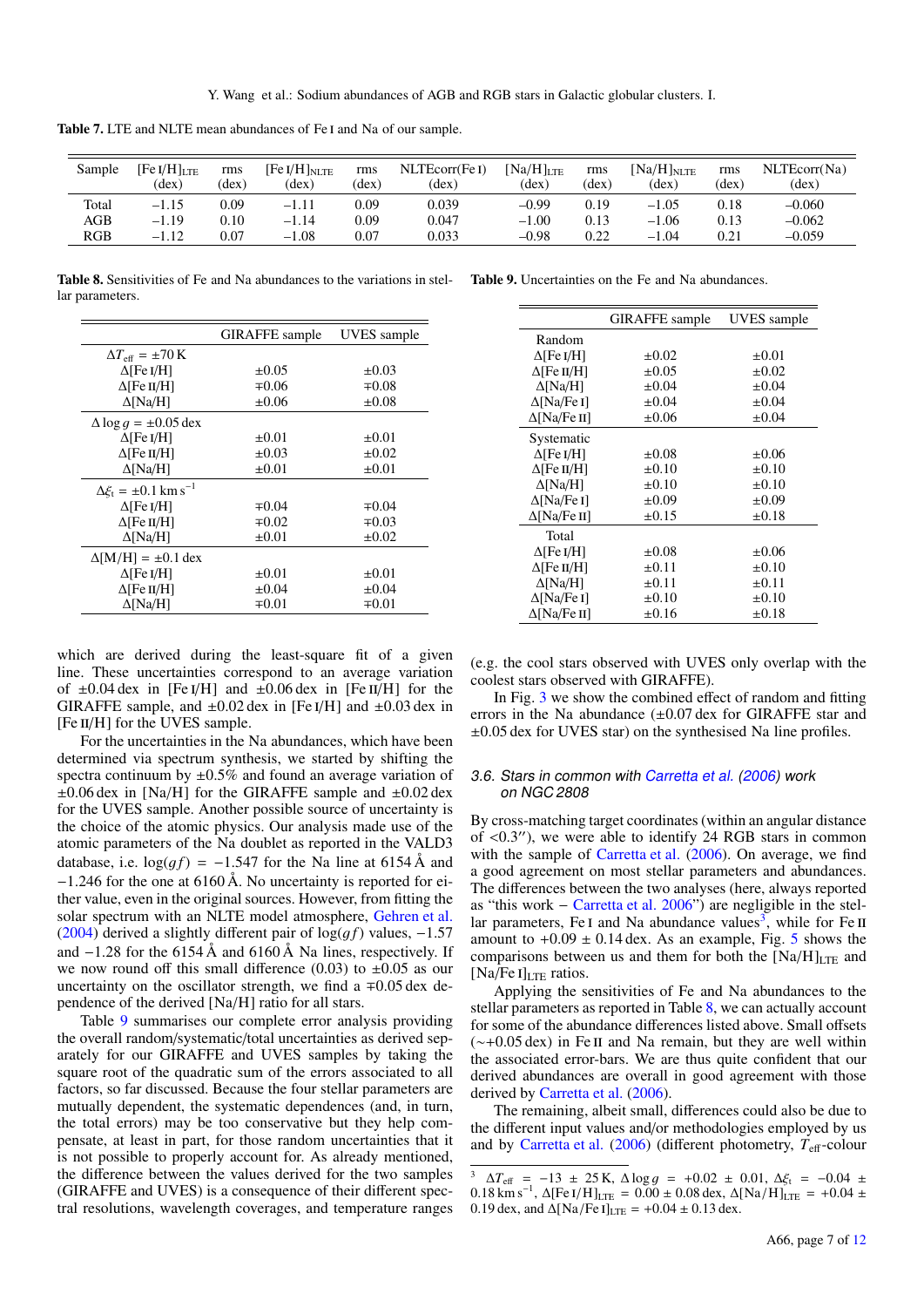

<span id="page-8-0"></span>[Fig. 5.](http://dexter.edpsciences.org/applet.php?DOI=10.1051/0004-6361/201628502&pdf_id=5) Comparison of [Na/H] and [Na/Fe i] ratio of the common RGB stars between our work and [Carretta et al.](#page-11-45) [\(2006\)](#page-11-45). Here only LTE abundances are considered.



<span id="page-8-1"></span>[Fig. 6.](http://dexter.edpsciences.org/applet.php?DOI=10.1051/0004-6361/201628502&pdf_id=6) Comparison of [Na/H], as a result of the method test considering the common RGB stars with [Carretta et al.](#page-11-45) [\(2006\)](#page-11-45). The *left panel* compares the abundances re-derived by us based on the EWs of the 6154−60 Å doublet and the set of stellar parameters derived according to [Carretta et al.](#page-11-45) [\(2006\)](#page-11-45) prescriptions with those derived by [Carretta et al.](#page-11-45) [\(2006\)](#page-11-45). The *right panel* shows the good agreement between the spectrum-synthesis-based abundances and the (6154−60 Å doublet) EW-based values, based on our own set of stellar parameters. Here only LTE abundances are considered.

calibrations, abundance derivations). Because the final goal of our project is the accurate determination of Na abundances, we think it is important to track these down in more detail. As far as the temperature is concerned, we find a mean  $\Delta T_{\text{eff}}$  = +44 K because of the different *T*eff−colour calibrations used, but we note that we are able to reproduce [Carretta et al.](#page-11-45) [\(2006\)](#page-11-45)  $T_{\text{eff}}$  and  $\log g$ values when we adopt their photometry and colour-temperature calibration.

For the Na abundances, the comparison is between spectrum synthesis (ours) and EW-based abundances [\(Carretta et al.](#page-11-45) [2006\)](#page-11-45), but it is more cumbersome because we used only the 6154−6160 Å doublet, while [Carretta et al.](#page-11-45) [\(2006\)](#page-11-45) derived their Na abundances from the EW of different Na doublets, depending on the available spectra. Moreover, the 6160 Å line appears to be severely blended with a neighbouring Ca line on its red wing for several of our RGB stars, making the EW method less reliable. Nonetheless, we find good agreement on the mean values when we derive the Na abundances from the EW of the 6154−6160 Å doublet and with the set of stellar parameters derived according to [Carretta et al.](#page-11-45) [\(2006\)](#page-11-45) prescriptions  $(\Delta$ [Na/H] ~ -0.01 ± 0.21 dex, see left panel of Fig. [6\)](#page-8-1), although the amount of scatter persists, mostly as a result of the errors associated with the measurement of the equivalent widths. We also find that, based on our determination of stellar parameters, the spectrum-synthesis-based Na values are, on average, only  $\sim$ 0.05 ± 0.07 dex higher than our EW-based values (see. Fig. [6,](#page-8-1) right panel).

Overall, we can then conclude that the different methods explored so far for the derivation of stellar parameters and/or abundances lead to small systematic differences (within the associated errors in our case), while the errors associated with the EWs/line-fitting measurements are mostly responsible for the dispersions around these values. To complete our diagnostic tests, we have also evaluated the effects of deriving the stellar parameters spectroscopically on our final Na. The results of this test are summarised in the Appendix.

### **4. Observed Na distribution along the RGB and AGB in NGC 2808**

#### 4.1. [Na/H] versus [Na/Fe]

By comparing the errors in our derived metallicities ( $\sigma_{\text{FeI}}$  = 0.08 dex) and the star-to-star dispersions ( $\sigma_{\text{FeLobs}} = 0.09$  dex), we find the intrinsic spread in [Fe/H] of NGC 2808 to be within <sup>∼</sup>0.05 dex, when considering only the GIRAFFE sample (representing the large majority of our dataset). The stellar population in NGC 2808 can thus be considered homogeneous in its Fe content within a few hundredths of dex, as also pointed out by [Carretta et al.](#page-11-45) [\(2006\)](#page-11-45).

Figure [7](#page-9-0) shows these effects on the observed abundance patterns, where we present our final Na abundance distributions for AGB and RGB stars in NGC 2808 as [Na/H], [Na/Fe i], and [Na/Fe II] versus  $T_{\text{eff}}$ . Overall, the differences among the three panels are minimal. However, because of the extra uncertainties associated with Fe i (due to the NLTE corrections) and Fe ii (due to the paucity of lines), we chose to use the [Na/H] ratio to discuss our derived Na abundance distributions along the RGB and AGB.

#### 4.2. [Na/H] distribution

A quick inspection of Fig. [7](#page-9-0) (left panel) shows that the AGB and RGB samples in NGC 2808 have similar Na abundance ranges. A two-sided Kolmogorov-Smirnov (K-S) test confirms this: the K-S statistic D  $(0.268)$  and the *p*-value  $(0.137)$  derived for the [Na/H] distribution both indicate that there is only weak evidence to reject the null hypothesis, i.e. the two samples have the same distribution. Examining in more detail the dispersions  $(\sigma)$  and the interquartile range (IQR) values of [Na/H] of the AGB and RGB samples ( $\sigma_{AGB}$  = 0.13 and  $\sigma_{RGB}$  = 0.21,  $IQR_{AGB} = 0.16$  and  $IQR_{RGB} = 0.39$ , we find that the RGB sample is more evenly spread across the entire Na abundance range, while the AGB stars tend to be more concentrated. We also find that the maximum [Na/H] value derived for the AGB sample is 0.21 dex lower than the one derived for the RGB sample. These can be seen in Fig. [8](#page-9-1) where we show the histograms and cumulative distributions of [Na/H] for both the AGB and the RGB samples.

The conclusions are relatively similar when we turn to [Na/Fe I] and [Na/Fe II] (Fig. [7,](#page-9-0) middle and right). For [Na/Fe I] we obtain  $(D, p$ -value) = (0.248, 0.199),  $\sigma_{AGB,RGB}$  = (0.16, 0.20), IQR<sub>AGB,RGB</sub> = (0.26, 0.39); whereas for [Na/Fe II] we derive  $(D, p$ -value) = (0.224, 0.304),  $\sigma_{AGB,RGB}$  = (0.17, 0.23) and  $IQR_{AGB,RGB} = (0.18, 0.41)$ .

#### 4.3. Fraction of 1P and 2P stars along the RGB and the AGB

To estimate the relative fraction of 1P vs. 2P stars in our AGB and RGB samples in terms of Na enrichment, we follow [Carretta et al.](#page-11-80) [\(2009b\)](#page-11-80) who distinguish 1P and 2P stars by identifying those stars that have, respectively, [Na/Fe] below and above  $[Na/Fe]_{\text{cri}} = [Na/Fe]_{\text{min}} + 0.3$  dex, where  $[Na/Fe]_{\text{min}}$  is the minimum value of  $[Na/Fe]$  derived for the entire sample. We extend this criteria to the absolute abundance and take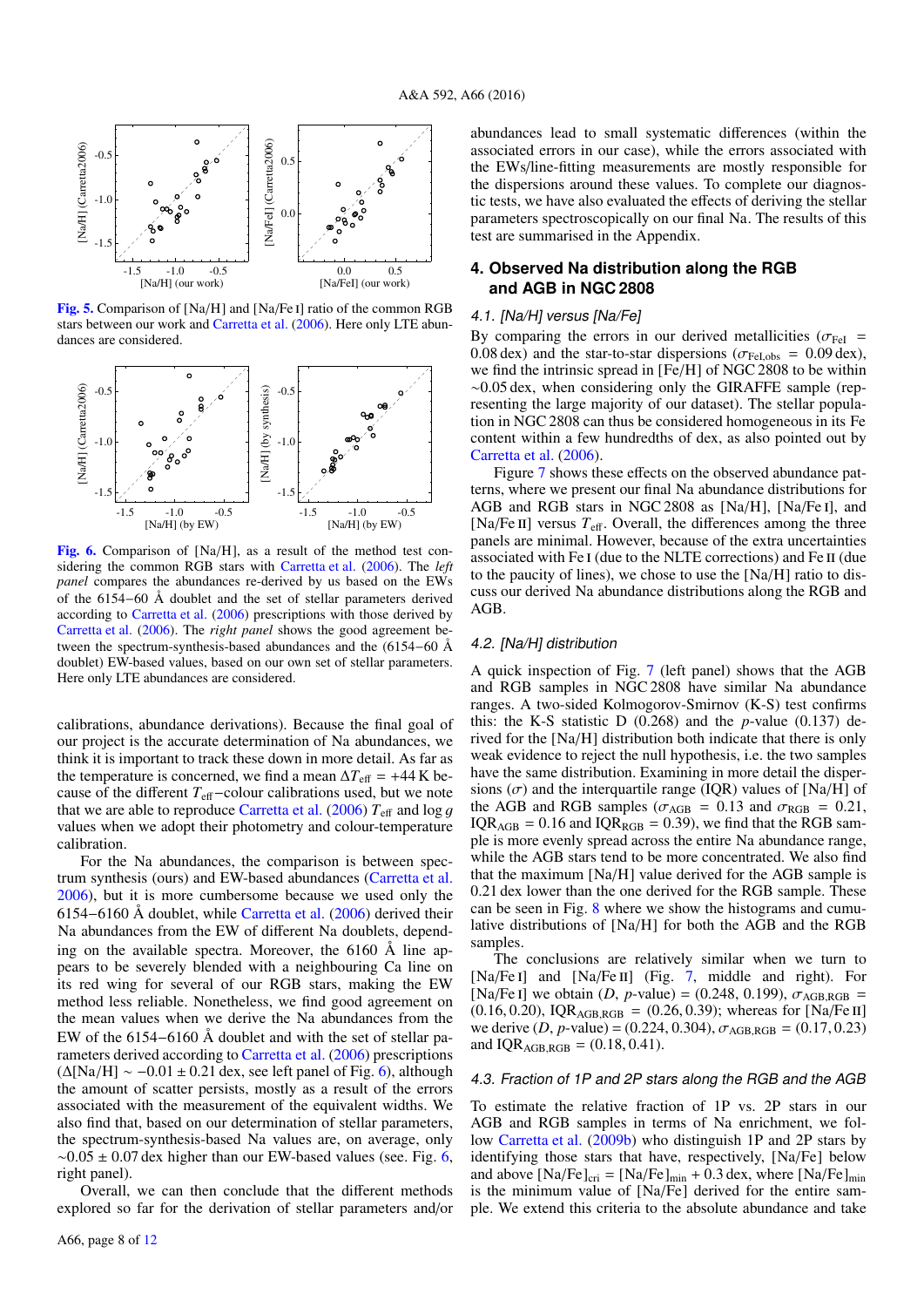

<span id="page-9-0"></span>[Fig. 7.](http://dexter.edpsciences.org/applet.php?DOI=10.1051/0004-6361/201628502&pdf_id=7) Abundance distributions of our complete (AGB + RGB) sample. *Left*: [Na/H]<sub>NLTE</sub> –  $T_{\text{eff}}$ ; *middle*: [Na/Fe I]<sub>NLTE</sub> –  $T_{\text{eff}}$ ; *right*: [NaNLTE/Fe ii]−*T*eff. Symbols are the same as in Fig. [2.](#page-4-0) The horizontal dash-dotted lines mark the critical values distinguishing the 1P and 2P stars following [Carretta et al.](#page-11-80) [\(2009b\)](#page-11-80) criteria (see the text). The typical error bars are shown at the right-bottom corner of each panel (considering the similarity of the errors of the GIRAFFE and UVES samples and the clarity of the figure, we only show the error bars for the GIRAFFE sample which is the largest sample here).

 $[Na/H]_{\text{cri}} = [Na/H]_{\text{min}} + 0.3$  dex as the actual reference value to separate 1P and 2P stars. The black dash-dotted lines in Figs. [7](#page-9-0) and [8](#page-9-1) mark this critical value in each distribution, roughly separating Na-poor 1P from Na-rich 2P stars. It clearly appears that NGC 2808 does host Na-rich 2P AGB stars. When considering the [Na/H] distribution and using the Na cut-off proposed above, the ratio of 1P to 2P stars is 45:55 and 48:52 in the AGB and RGB samples, respectively. As a sanity check, even when [Na/Fe I] or [Na/Fe II] is considered, one still finds more Narich than Na-poor AGB stars, while these two populations are comparable in number along the RGB. Therefore, in our sample, 2P AGB stars are more numerous than 2P RGB stars when compared to their respective 1P counterparts, although they do not reach the same maximum Na abundance as found on the RGB. Furthermore, as far as the RGB stars are concerned, our results agree well with [Carretta et al.](#page-11-80) [\(2009b\)](#page-11-80) who analysed a much larger RGB star sample (98 stars) and found a 1P:2P stars ratio of 50:50, and even better with [Carretta](#page-11-81) [\(2015\)](#page-11-81) who reported a similar ratio (1P:2P = 46:54) from the O−Na anti-correlation of 140 RGB stars.

# **5. Discussion**

After the finding by [Campbell et al.](#page-11-41) [\(2013\)](#page-11-41) that NGC 6752 lacks Na-rich AGB stars, recent studies have revealed a complex chemical picture of AGB stars in Galactic GCs. While another cluster (M 62) was found to be devoid of Na-rich 2P AGB stars, other GCs (NGC 104, M 13, M 5, M 3, and M 2) do have 2P AGB stars (see references in Sect. [1\)](#page-1-0). This work on NGC 2808 adds one more cluster to the latter group. This is particularly interesting, as it provides important constraints on our understanding of the formation and evolution of GCs and of their stellar populations.

It is now largely accepted that GCs suffered from selfenrichment during their early evolution, and that 2P stars formed out of the Na-rich, O-poor ashes of hydrogen burning at



<span id="page-9-1"></span>[Fig. 8.](http://dexter.edpsciences.org/applet.php?DOI=10.1051/0004-6361/201628502&pdf_id=8) Histograms of [Na/H] (*top*) and cumulative distribution functions (*bottom*) of our AGB and RGB sample in NGC 2808. The black vertical dash-dotted line separates 1P and 2P stars using [Carretta et al.](#page-11-80) [\(2009b\)](#page-11-80) criteria (see text).

high temperature ejected by more massive 1P stars and diluted with interstellar gas (e.g. [Prantzos & Charbonnel](#page-11-17) [2006;](#page-11-17) [Prantzos et al.](#page-11-18) [2007\)](#page-11-18). Among the most commonly-invoked sources of H-burning ashes, one finds fast-rotating massive stars (FRMS, with initial masses above ∼25 *M*; [Maeder & Meynet](#page-11-82) [2006;](#page-11-82) [Prantzos & Charbonnel](#page-11-17) [2006;](#page-11-17) [Decressin et al.](#page-11-83) [2007b,](#page-11-83)[a;](#page-11-84) [Krause et al.](#page-11-85) [2013\)](#page-11-85) and massive AGB stars (with initial masses of ~6−11 *M*<sub>o</sub>; [Ventura et al.](#page-11-86) [2001,](#page-11-86) [2013;](#page-11-87) [D'Ercole et al.](#page-11-88) [2010;](#page-11-88) [Ventura & D'Antona](#page-11-89) [2011\)](#page-11-89). The role of other possible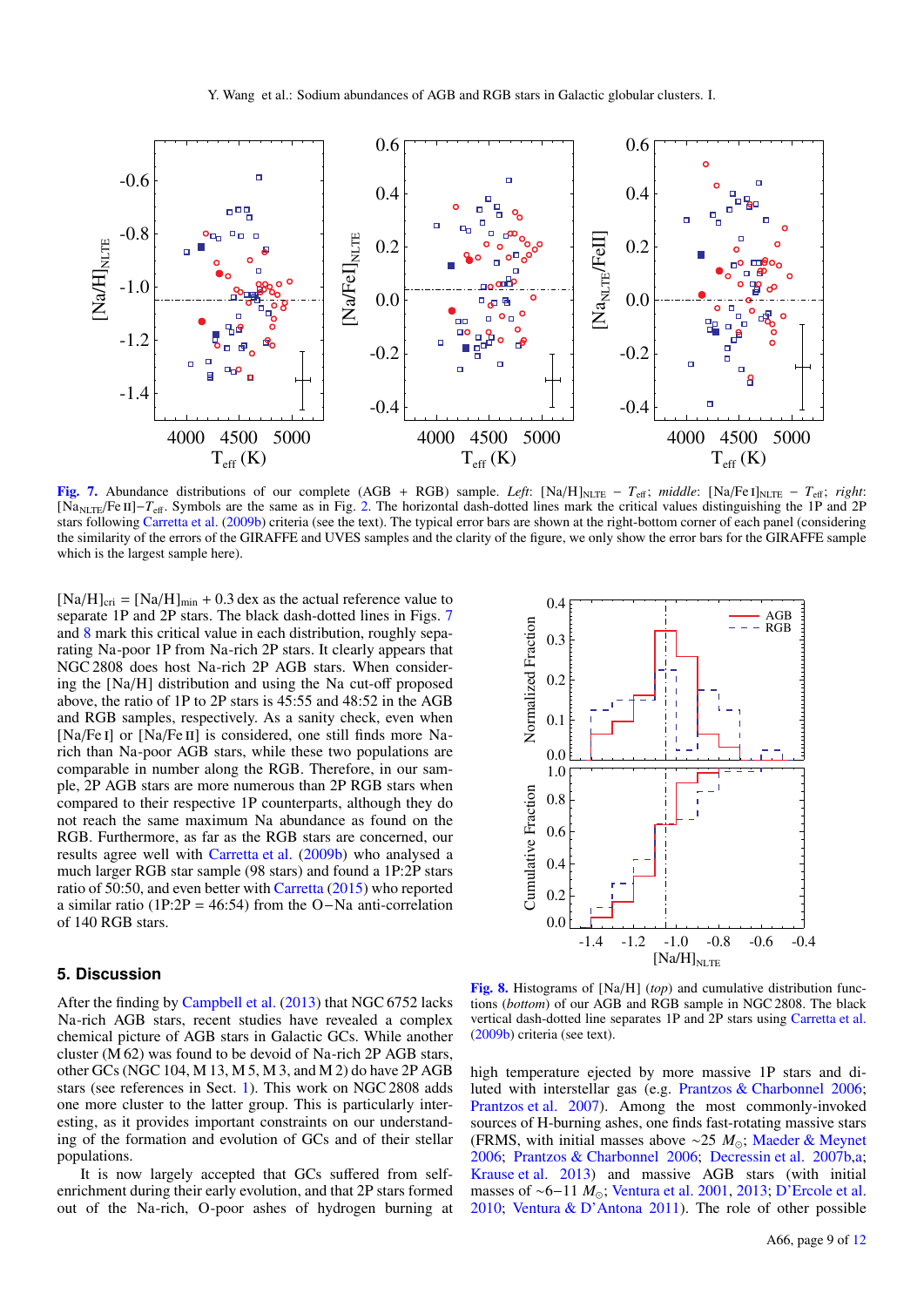polluters has also been explored: massive stars in close binaries (10−20 *M*; [de Mink et al.](#page-11-90) [2009;](#page-11-90) [Izzard et al.](#page-11-91) [2013\)](#page-11-91), FRMS paired with AGB stars [\(Sills & Glebbeek](#page-11-92) [2010\)](#page-11-92) or with high-mass interactive binaries [\(Bastian et al.](#page-11-93) [2013;](#page-11-93) [Cassisi & Salaris](#page-11-94) [2014\)](#page-11-94), and supermassive stars (∼10<sup>4</sup> *M*; [Denissenkov & Hartwick](#page-11-95) [2014\)](#page-11-95).

The various scenarios for GC self-enrichment differ on many aspects. The most commonly-invoked ones, in particular, make very different predictions for the coupling between Na and He enrichment in the initial composition of 2P stars. In the AGB scenario, on the one hand, all 2P stars spanning a large range in Na are expected to be born with very similar He (maximum ∼0.36−0.38 in mass fraction). This is due to the fact that He enrichment in the envelope of the intermediatemass stellar polluters results from the second dredge-up on the early-AGB before the TP-AGB, where hot bottom-burning might affect the abundances of Na in the polluters yields (e.g. [Forestini & Charbonnel](#page-11-96) [1997;](#page-11-96) [Ventura et al.](#page-11-87) [2013;](#page-11-87) [Doherty et al.](#page-11-97) [2014\)](#page-11-97). Therefore within this framework one is expecting to find the same proportion of 1P and 2P stars in the various regions of the GC CMDs, at odds with the observations in NGC 6752.

In the FRMS scenario, on the other hand, the Na and He enrichment of 2P stars at birth are correlated since both chemical elements result from simultaneous H-burning in fastrotating massive main-sequence stars [\(Decressin et al.](#page-11-84) [2007a,](#page-11-84)[b;](#page-11-83) [Chantereau et al.](#page-11-16) [2015\)](#page-11-16). This has important consequences on the way 1P and 2P stars populate the various sequences of the CMDs. Indeed, owing to the impact of the initial He content of stars on their evolution paths and lifetimes, 2P stars that are born with a chemical composition above an initial He and Na abundances cut-off do not climb the AGB and evolve directly towards the white dwarf stage after central He burning [\(Chantereau et al.](#page-11-16) [2015,](#page-11-16) and in prep.). Therefore, the coupling between He and Na enrichment in the initial composition of 2P stars predicted by the FRMS scenario is expected to lead an evolution of the Na dispersion between the RGB and AGB in individual GCs, in proportions that depend on their age and metallicity [\(Charbonnel & Chantereau](#page-11-44) [2016\)](#page-11-44). The corresponding theoretical predictions for an old and relatively metal-poor GC like NGC 6752 ( $[Fe/H] = -1.54$ , [Campbell et al.](#page-11-41) [2013;](#page-11-41) age between ∼12.5 ± 0.25 Gyr and 13.4 ± 1.1 Gyr according to [VandenBerg et al.](#page-11-98) [2013](#page-11-98) and [Gratton et al.](#page-11-99) [2003](#page-11-99) respectively) are in good agreement with the lack of Na-rich AGBs in this cluster, although the precise Na-cut-off on the AGB is expected to depend on the assumed RGB mass-loss rate [\(Charbonnel et al.](#page-11-100) [2013\)](#page-11-100).

[Charbonnel & Chantereau](#page-11-44) [\(2016\)](#page-11-44) then showed that within the FRMS scenario the maximum Na content expected for 2P stars on the AGB is a function of both the metallicity and the age of GCs. Namely, at a given [Fe/H], younger clusters are expected to host AGB stars exhibiting a larger Na spread than older clusters; and, at a given age, higher Na dispersion along the AGB is predicted in metal-poor GCs than in the metal-rich ones. NGC 2808 is both younger  $(11.00 \pm 0.38 \text{ Gyr})$ by [VandenBerg et al.](#page-11-98) [2013](#page-11-98) and 10.<sup>9</sup> <sup>±</sup> <sup>0</sup>.7 Gyr by [Massari et al.](#page-11-101) [2016\)](#page-11-101) and more-metal rich than NGC 6752 and it lies in the domain where RGB and AGB stars are expected to present very similar dispersions, as predicted within the FRMS framework [\(Charbonnel & Chantereau](#page-11-44) [2016\)](#page-11-44). Therefore, to first order, the present observations seem to agree well with the theoretically predicted trends.

However, additional parameters may play a role in inducing cluster-to-cluster variations, as already suggested by the spectroscopic and photometric diversity of these complex stellar systems. In particular, mass loss in the earlier phases of stellar evolution (RGB) has been shown to impact the Na cut on the AGB; the higher the mass loss, the stronger the expected differences with age and metallicity between RGB and AGB stars [\(Charbonnel & Chantereau](#page-11-44) [2016;](#page-11-44) see also [Cassisi et al.](#page-11-102) [2014\)](#page-11-102). In addition, the maximum mass of the FRMS polluters might change from cluster to cluster, which should affect their yields and therefore the shape and the extent of the He-Na correlation for 2P stars. It is therefore fundamental to gather additional data in an homegeneous way for GCs spanning a large range in age, metal content, and general properties (mass, compactness, etc) to better constrain the self-enrichment scenarios. Work is in progress in this direction and we will present new Na abundance determinations in three other GCs in the second paper of this series.

#### **6. Summary**

The current sample of GC AGB stars available in the literature with accurately derived Na abundances remains rather limited. To increase the number statistics and to further characterise the presence and nature of Na-rich stars on the AGB, we observed and analysed a new sample of 33 AGB and 40 RGB stars in the Galactic GC NGC 2808.

We applied standard analytical methods to derive the stellar parameters and metallicities of the sample. Effective temperatures and stellar gravities were determined photometrically, while the metallicity was derived via equivalent widths of (several) Fe I and (fewer) Fe II absorption lines. Since the Fe I abundance is affected by the NLTE effect, we applied the NLTE correction, which increased the mean [Fe <sup>i</sup>/H] by <sup>∼</sup>0.04 dex. Here the  $[Fe I/H]_{NLTE}$  and  $[Fe II/H]$  agree well. We thus derived a mean metallicity of NGC 2808 of  $-1.11 \pm 0.08$  dex.

We tested the influence on the final Na abundance of adopting photometric vs. spectroscopic methods in the derivation of the stellar parameters. Our test shows that this effect is not significant compared to the various sources of uncertainty, especially when discussing [Na/H] and/or [Na/Fe I] abundance ratios.

Sodium abundances were derived for 31 AGB and 40 RGB stars. From our results, AGB and RGB stars in NGC 2808 have comparable overall Na distributions. By examining the dispersion, the interquartile range and the maximum value of the [Na/H] ratio determined in the AGB and RGB samples, the former appears more concentrated than the latter, in terms of Na abundance ratios.

Following the same criteria as proposed by [Carretta et al.](#page-11-80) [\(2009b\)](#page-11-80) to separate 1P and 2P GC stars, we derive 1P/2P star ratios of 45:55 (AGB sample) and 48:52 (RGB sample), when the [Na/H] abundance ratio is considered. This result shows that NGC 2808 has an asymptotic giant branch that is populated by relatively larger numbers of Na-rich stars than Na-poor ones, while the two groups are of comparable size on the cluster RGB. This work thus adds another slightly metal-poor GC, NGC 2808, to the group of galactic globular clusters that have Na-rich 2P AGB stars.

When compared to theoretical models, our finding are well accounted for by the FRMS scenario, without being in contradiction with earlier results from, e.g. [Campbell et al.](#page-11-41) [\(2013\)](#page-11-41). It seems thus important to better quantify the dependences of the Na distributions from cluster metallicity and age. A detailed comparison of Na abundances on the asymptotic giant branch of several GCs and theoretical predictions will be presented in a forthcoming paper (Wang et al., in prep.).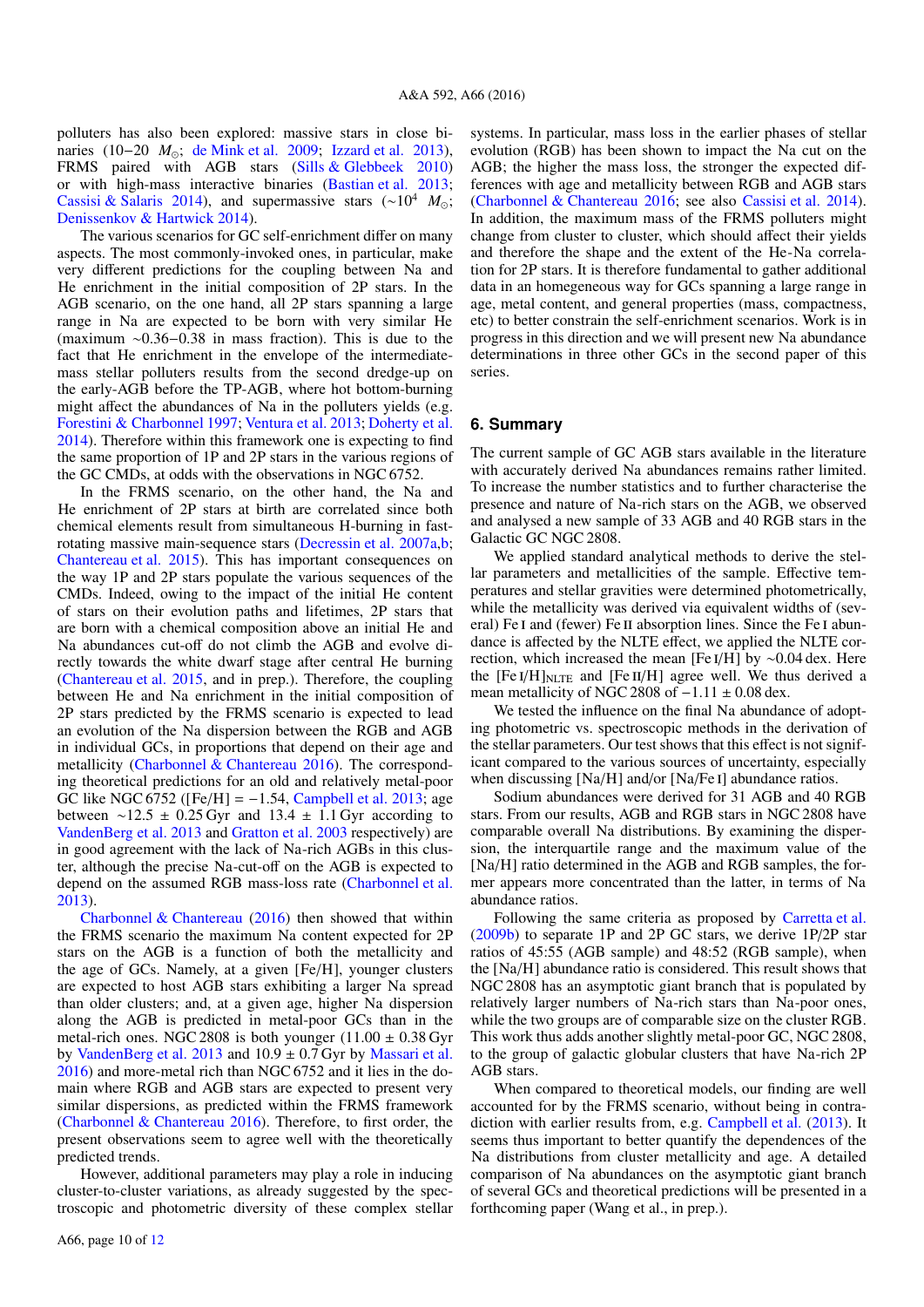*Acknowledgements.* Y.W. acknowledges the support from the European Southern Observatory, via its ESO Studentship programme. This work was partly funded by the National Natural Science Foundation of China under grants 1233004 and 11390371, as well as the Strategic Priority Research Program The Emergence of Cosmological Structures of the Chinese Academy of Sciences, Grant No. XDB09000000. C.C. and W.C. acknowledge support from the Swiss National Science Foundation (FNS) for the project 200020-159543 Multiple stellar populations in massive star clusters – Formation, evolution, dynamics, impact on galactic evolution. We are indebted to Peter Stetson for kindly providing us with accurate Johnson-Morgan photometry. We thank Karin Lind for useful discussions and for giving us access to her NLTE correction grids. We thank the International Space Science Institute (ISSI, Bern, CH) for welcoming the activities of ISSI Team 271 Massive star clusters across the Hubble Time (2013−2016). This work has made use of the VALD database, operated at Uppsala University, the Institute of Astronomy RAS in Moscow, and the University of Vienna. We thank the anonymous referee for the detailed comments and useful suggestions to improve the paper.

#### **References**

- <span id="page-11-57"></span>Alonso, A., Arribas, S., & Martínez-Roger, C. 1999, [A&AS, 140, 261](http://linker.aanda.org/10.1051/0004-6361/201628502/1)
- <span id="page-11-71"></span>Asplund, M., Grevesse, N., Sauval, A. J., & Scott, P. 2009, [ARA&A, 47, 481](http://linker.aanda.org/10.1051/0004-6361/201628502/2)
- <span id="page-11-65"></span>Bard, A., & Kock, M. 1994, [A&A, 282, 1014](http://linker.aanda.org/10.1051/0004-6361/201628502/3)
- <span id="page-11-64"></span>Bard, A., Kock, A., & Kock, M. 1991, [A&A, 248, 315](http://linker.aanda.org/10.1051/0004-6361/201628502/4)
- <span id="page-11-93"></span>Bastian, N., Lamers, H. J. G. L. M., de Mink, S. E., et al. 2013, [MNRAS, 436,](http://linker.aanda.org/10.1051/0004-6361/201628502/5) [2398](http://linker.aanda.org/10.1051/0004-6361/201628502/5)
- <span id="page-11-19"></span>Bastian, N., Cabrera-Ziri, I., & Salaris, M. 2015, [MNRAS, 449, 3333](http://linker.aanda.org/10.1051/0004-6361/201628502/6)
- <span id="page-11-56"></span>Bedin, L. R., Piotto, G., Zoccali, M., et al. 2000, [A&A, 363, 159](http://linker.aanda.org/10.1051/0004-6361/201628502/7)
- <span id="page-11-77"></span>Bergemann, M., Lind, K., Collet, R., Magic, Z., & Asplund, M. 2012, [MNRAS,](http://linker.aanda.org/10.1051/0004-6361/201628502/8) [427, 27](http://linker.aanda.org/10.1051/0004-6361/201628502/8)
- <span id="page-11-67"></span>Blackwell, D. E., Shallis, M. J., & Simmons, G. J. 1980, [A&A, 81, 340](http://linker.aanda.org/10.1051/0004-6361/201628502/9)
- <span id="page-11-41"></span>Campbell, S. W., D'Orazi, V., Yong, D., et al. 2013, [Nature, 498, 198](http://linker.aanda.org/10.1051/0004-6361/201628502/10)
- <span id="page-11-54"></span>Cardelli, J. A., Clayton, G. C., & Mathis, J. S. 1989, [ApJ, 345, 245](http://linker.aanda.org/10.1051/0004-6361/201628502/11)
- <span id="page-11-9"></span>Carretta, E. 2014, [ApJ, 795, L28](http://linker.aanda.org/10.1051/0004-6361/201628502/12)
- <span id="page-11-81"></span>Carretta, E. 2015, [ApJ, 810, 148](http://linker.aanda.org/10.1051/0004-6361/201628502/13)
- <span id="page-11-72"></span>Carretta, E., Bragaglia, A., & Cacciari, C. 2004, [ApJ, 610, L25](http://linker.aanda.org/10.1051/0004-6361/201628502/14)
- <span id="page-11-27"></span>Carretta, E., Gratton, R. G., Lucatello, S., Bragaglia, A., & Bonifacio, P. 2005, [A&A, 433, 597](http://linker.aanda.org/10.1051/0004-6361/201628502/15)
- <span id="page-11-45"></span>Carretta, E., Bragaglia, A., Gratton, R. G., et al. 2006, [A&A, 450, 523](http://linker.aanda.org/10.1051/0004-6361/201628502/16)
- <span id="page-11-73"></span>Carretta, E., Bragaglia, A., Gratton, R., & Lucatello, S. 2009a, [A&A, 505, 139](http://linker.aanda.org/10.1051/0004-6361/201628502/17)
- <span id="page-11-80"></span>Carretta, E., Bragaglia, A., Gratton, R. G., et al. 2009b, [A&A, 505, 117](http://linker.aanda.org/10.1051/0004-6361/201628502/18)
- <span id="page-11-5"></span>Carretta, E., Bragaglia, A., Gratton, R. G., et al. 2010, [A&A, 516, A55](http://linker.aanda.org/10.1051/0004-6361/201628502/19)
- <span id="page-11-8"></span>Carretta, E., Bragaglia, A., Gratton, R. G., et al. 2014, [A&A, 564, A60](http://linker.aanda.org/10.1051/0004-6361/201628502/20)
- <span id="page-11-31"></span>Carretta, E., Bragaglia, A., Gratton, R. G., et al. 2015, [A&A, 578, A116](http://linker.aanda.org/10.1051/0004-6361/201628502/21)
- <span id="page-11-94"></span>Cassisi, S., & Salaris, M. 2014, [A&A, 563, A10](http://linker.aanda.org/10.1051/0004-6361/201628502/22)
- <span id="page-11-102"></span>Cassisi, S., Salaris, M., Pietrinferni, A., Vink, J. S., & Monelli, M. 2014, [A&A,](http://linker.aanda.org/10.1051/0004-6361/201628502/23) [571, A81](http://linker.aanda.org/10.1051/0004-6361/201628502/23)
- <span id="page-11-16"></span>Chantereau, W., Charbonnel, C., & Decressin, T. 2015, [A&A, 578, A117](http://linker.aanda.org/10.1051/0004-6361/201628502/24)
- <span id="page-11-44"></span>Charbonnel, C., & Chantereau, W. 2016, [A&A, 586, A21](http://linker.aanda.org/10.1051/0004-6361/201628502/25)
- <span id="page-11-100"></span>Charbonnel, C., Chantereau, W., Decressin, T., Meynet, G., & Schaerer, D. 2013, [A&A, 557, L17](http://linker.aanda.org/10.1051/0004-6361/201628502/26)
- <span id="page-11-30"></span>Cordero, M. J., Pilachowski, C. A., Johnson, C. I., et al. 2014, [ApJ, 780, 94](http://linker.aanda.org/10.1051/0004-6361/201628502/27)
- <span id="page-11-84"></span>Decressin, T., Charbonnel, C., & Meynet, G. 2007a, [A&A, 475, 859](http://linker.aanda.org/10.1051/0004-6361/201628502/28)
- <span id="page-11-83"></span>Decressin, T., Meynet, G., Charbonnel, C., Prantzos, N., & Ekström, S. 2007b, [A&A, 464, 1029](http://linker.aanda.org/10.1051/0004-6361/201628502/29)
- <span id="page-11-90"></span>de Mink, S. E., Pols, O. R., Langer, N., & Izzard, R. G. 2009, [A&A, 507, L1](http://linker.aanda.org/10.1051/0004-6361/201628502/30)
- <span id="page-11-95"></span>Denissenkov, P. A., & Hartwick, F. D. A. 2014, [MNRAS, 437, L21](http://linker.aanda.org/10.1051/0004-6361/201628502/31)
- <span id="page-11-88"></span>D'Ercole, A., D'Antona, F., Ventura, P., Vesperini, E., & McMillan, S. L. W. 2010, [MNRAS, 407, 854](http://linker.aanda.org/10.1051/0004-6361/201628502/32)
- <span id="page-11-26"></span>Dobrovolskas, V., Kučinskas, A., Bonifacio, P., et al. 2014, [A&A, 565, A121](http://linker.aanda.org/10.1051/0004-6361/201628502/33)
- <span id="page-11-97"></span>Doherty, C. L., Gil-Pons, P., Lau, H. H. B., Lattanzio, J. C., & Siess, L. 2014,
- [MNRAS, 437, 195](http://linker.aanda.org/10.1051/0004-6361/201628502/34)
- <span id="page-11-24"></span>D'Orazi, V., Lucatello, S., Gratton, R., et al. 2010, [ApJ, 713, L1](http://linker.aanda.org/10.1051/0004-6361/201628502/35)
- <span id="page-11-96"></span>Forestini, M., & Charbonnel, C. 1997, [A&AS, 123](http://linker.aanda.org/10.1051/0004-6361/201628502/36)
- <span id="page-11-62"></span>Fuhr, J. R., Martin, G. A., & Wiese, W. L. 1988, J. Phys. Chem. Ref. Data (New York: AIP and American Chemical Society), Vol. 17
- <span id="page-11-79"></span><span id="page-11-43"></span>García-Hernández, D. A., Mészáros, S., Monelli, M., et al. 2015, [ApJ, 815, L4](http://linker.aanda.org/10.1051/0004-6361/201628502/38) Gehren, T., Liang, Y. C., Shi, J. R., Zhang, H. W., & Zhao, G. 2004, [A&A, 413,](http://linker.aanda.org/10.1051/0004-6361/201628502/39)
- [1045](http://linker.aanda.org/10.1051/0004-6361/201628502/39)
- <span id="page-11-22"></span>Gratton, R. G., Bonifacio, P., Bragaglia, A., et al. 2001, [A&A, 369, 87](http://linker.aanda.org/10.1051/0004-6361/201628502/40)
- <span id="page-11-99"></span>Gratton, R. G., Bragaglia, A., Carretta, E., et al. 2003, [A&A, 408, 529](http://linker.aanda.org/10.1051/0004-6361/201628502/41)
- <span id="page-11-34"></span>Gratton, R. G., Lucatello, S., Carretta, E., et al. 2011, [A&A, 534, A123](http://linker.aanda.org/10.1051/0004-6361/201628502/42)
- <span id="page-11-35"></span><span id="page-11-32"></span>Gratton, R. G., Carretta, E., & Bragaglia, A. 2012a, [A&ARv, 20, 50](http://linker.aanda.org/10.1051/0004-6361/201628502/43) Gratton, R. G., Lucatello, S., Carretta, E., et al. 2012b, [A&A, 539, A19](http://linker.aanda.org/10.1051/0004-6361/201628502/44)
- <span id="page-11-36"></span>
- Gratton, R. G., Lucatello, S., Sollima, A., et al. 2013, [A&A, 549, A41](http://linker.aanda.org/10.1051/0004-6361/201628502/45)
- <span id="page-11-37"></span>Gratton, R. G., Lucatello, S., Sollima, A., et al. 2014, [A&A, 563, A13](http://linker.aanda.org/10.1051/0004-6361/201628502/46)
- <span id="page-11-38"></span>Gratton, R. G., Lucatello, S., Sollima, A., et al. 2015, [A&A, 573, A92](http://linker.aanda.org/10.1051/0004-6361/201628502/47)
- <span id="page-11-69"></span><span id="page-11-53"></span>Gustafsson, B., Edvardsson, B., Eriksson, K., et al. 2008, [A&A, 486, 951](http://linker.aanda.org/10.1051/0004-6361/201628502/48) Harris, W. E. 1996, [AJ, 112, 1487](http://linker.aanda.org/10.1051/0004-6361/201628502/49)
- <span id="page-11-91"></span>Izzard, R. G., de Mink, S. E., Pols, O. R., et al. 2013, [Mem. Soc. Astron. It., 84,](http://linker.aanda.org/10.1051/0004-6361/201628502/50) [171](http://linker.aanda.org/10.1051/0004-6361/201628502/50)
- <span id="page-11-40"></span>Johnson, C. I., & Pilachowski, C. A. 2012, [ApJ, 754, L38](http://linker.aanda.org/10.1051/0004-6361/201628502/51)
- <span id="page-11-42"></span>Johnson, C. I., McDonald, I., Pilachowski, C. A., et al. 2015, [AJ, 149, 71](http://linker.aanda.org/10.1051/0004-6361/201628502/52)
- <span id="page-11-51"></span>Kausch, W., Noll, S., Smette, A., et al. 2015, [A&A, 576, A78](http://linker.aanda.org/10.1051/0004-6361/201628502/53)
- <span id="page-11-0"></span>Kraft, R. P., Sneden, C., Langer, G. E., & Prosser, C. F. 1992, [AJ, 104, 645](http://linker.aanda.org/10.1051/0004-6361/201628502/54)
- <span id="page-11-1"></span>Kraft, R. P., Sneden, C., Langer, G. E., & Shetrone, M. D. 1993, [AJ, 106,](http://linker.aanda.org/10.1051/0004-6361/201628502/55) [1490](http://linker.aanda.org/10.1051/0004-6361/201628502/55)
- <span id="page-11-2"></span>Kraft, R. P., Sneden, C., Langer, G. E., Shetrone, M. D., & Bolte, M. 1995, [AJ,](http://linker.aanda.org/10.1051/0004-6361/201628502/56) [109, 2586](http://linker.aanda.org/10.1051/0004-6361/201628502/56)
- <span id="page-11-85"></span>Krause, M., Charbonnel, C., Decressin, T., Meynet, G., & Prantzos, N. 2013, [A&A, 552, A121](http://linker.aanda.org/10.1051/0004-6361/201628502/57)
- <span id="page-11-21"></span>Krause, M. G. H., Charbonnel, C., Bastian, N., & Diehl, R. 2016, [A&A, 587,](http://linker.aanda.org/10.1051/0004-6361/201628502/58) [A53](http://linker.aanda.org/10.1051/0004-6361/201628502/58)
- <span id="page-11-59"></span>Kupka, F. G., Ryabchikova, T. A., Piskunov, N. E., Stempels, H. C., & Weiss, W. W. 2000, [Balt. Astron., 9, 590](http://linker.aanda.org/10.1051/0004-6361/201628502/59)
- <span id="page-11-61"></span>Kurucz, R. L. 2007, Robert L. Kurucz on-line database of observed and predicted atomic transitions
- <span id="page-11-66"></span>Kurucz, R. L. 2013, Robert L. Kurucz on-line database of observed and predicted atomic transitions
- <span id="page-11-75"></span>Kurucz, R. L., & Peytremann, E. 1975, [SAO Special Report, 362, 1](http://linker.aanda.org/10.1051/0004-6361/201628502/62)
- <span id="page-11-23"></span>Lind, K., Primas, F., Charbonnel, C., Grundahl, F., & Asplund, M. 2009, [A&A,](http://linker.aanda.org/10.1051/0004-6361/201628502/63) [503, 545](http://linker.aanda.org/10.1051/0004-6361/201628502/63)
- <span id="page-11-78"></span>Lind, K., Asplund, M., Barklem, P. S., & Belyaev, A. K. 2011, [A&A, 528, A103](http://linker.aanda.org/10.1051/0004-6361/201628502/64)
- <span id="page-11-76"></span>Lind, K., Bergemann, M., & Asplund, M. 2012, [MNRAS, 427, 50](http://linker.aanda.org/10.1051/0004-6361/201628502/65)
- <span id="page-11-10"></span>Lapenna, E., Mucciarelli, A., Ferraro, F. R., et al. 2015, [ApJ, 813, 97](http://linker.aanda.org/10.1051/0004-6361/201628502/66)
- <span id="page-11-82"></span>Maeder, A., & Meynet, G. 2006, [A&A, 448, L37](http://linker.aanda.org/10.1051/0004-6361/201628502/67)
- <span id="page-11-101"></span>Massari, D., Fiorentino, G., McConnachie, A., et al. 2016, [A&A, 586, A51](http://linker.aanda.org/10.1051/0004-6361/201628502/68)
- <span id="page-11-13"></span>Milone, A. P., Marino, A. F., Piotto, G., et al. 2015a, [MNRAS, 447, 927](http://linker.aanda.org/10.1051/0004-6361/201628502/69)
- <span id="page-11-14"></span>Milone, A. P., Marino, A. F., Piotto, G., et al. 2015b, [ApJ, 808, 51](http://linker.aanda.org/10.1051/0004-6361/201628502/70)
- <span id="page-11-25"></span>Monaco, L., Villanova, S., Bonifacio, P., et al. 2012, [A&A, 539, A157](http://linker.aanda.org/10.1051/0004-6361/201628502/71)
- <span id="page-11-15"></span>Nardiello, D., Piotto, G., Milone, A. P., et al. 2015, [MNRAS, 451, 312](http://linker.aanda.org/10.1051/0004-6361/201628502/72)
- <span id="page-11-63"></span>O'Brian, T. R., Wickliffe, M. E., Lawler, J. E., Whaling, W., & Brault, J. W. 1991, [J. Opt. Soc. Am. B Opt. Phys., 8, 1185](http://linker.aanda.org/10.1051/0004-6361/201628502/73)
- <span id="page-11-6"></span>Pancino, E., Rejkuba, M., Zoccali, M., & Carrera, R. 2010, [A&A, 524, A44](http://linker.aanda.org/10.1051/0004-6361/201628502/74)
- <span id="page-11-28"></span>Pancino, E., Mucciarelli, A., Sbordone, L., et al. 2011, [A&A, 527, A18](http://linker.aanda.org/10.1051/0004-6361/201628502/75)
- <span id="page-11-49"></span>Pasquini, L., Alonso, J., Avila, G., et al. 2003, in Instrument Design and Performance for Optical/Infrared Ground-based Telescopes, eds. M. Iye, & A. F. M. Moorwood, [SPIE Conf. Ser., 4841, 1682](http://linker.aanda.org/10.1051/0004-6361/201628502/76)
- <span id="page-11-39"></span>Pilachowski, C. A., Sneden, C., Kraft, R. P., & Langer, G. E. 1996, [AJ, 112, 545](http://linker.aanda.org/10.1051/0004-6361/201628502/77)
- <span id="page-11-46"></span>Piotto, G., Bedin, L. R., Anderson, J., et al. 2007, [ApJ, 661, L53](http://linker.aanda.org/10.1051/0004-6361/201628502/78)
- <span id="page-11-11"></span>Piotto, G., Milone, A. P., Anderson, J., et al. 2012, [ApJ, 760, 39](http://linker.aanda.org/10.1051/0004-6361/201628502/79)
- <span id="page-11-12"></span>Piotto, G., Milone, A. P., Bedin, L. R., et al. 2015, [AJ, 149, 91](http://linker.aanda.org/10.1051/0004-6361/201628502/80)
- <span id="page-11-58"></span>Piskunov, N. E., Kupka, F., Ryabchikova, T. A., Weiss, W. W., & Jeffery, C. S. 1995, [A&AS, 112, 525](http://linker.aanda.org/10.1051/0004-6361/201628502/81)
- <span id="page-11-17"></span>Prantzos, N., & Charbonnel, C. 2006, [A&A, 458, 135](http://linker.aanda.org/10.1051/0004-6361/201628502/82)
- <span id="page-11-18"></span>Prantzos, N., Charbonnel, C., & Iliadis, C. 2007, [A&A, 470, 179](http://linker.aanda.org/10.1051/0004-6361/201628502/83)
- <span id="page-11-74"></span>Ralchenko, Y., Kramida, A., Reader, J., & NIST ASD Team 2010, NIST Atomic Spectra Database (ver. 4.0.0)
- <span id="page-11-55"></span>Ramírez, I., & Meléndez, J. 2005, [ApJ, 626, 465](http://linker.aanda.org/10.1051/0004-6361/201628502/85)
- <span id="page-11-20"></span>Renzini, A., D'Antona, F., Cassisi, S., et al. 2015, [MNRAS, 454, 4197](http://linker.aanda.org/10.1051/0004-6361/201628502/86)
- <span id="page-11-92"></span><span id="page-11-60"></span>Ryabchikova, T., Piskunov, N., Kurucz, R. L., et al. 2015, [Phys. Scr., 90, 054005](http://linker.aanda.org/10.1051/0004-6361/201628502/87) Sills, A., & Glebbeek, E. 2010, [MNRAS, 407, 277](http://linker.aanda.org/10.1051/0004-6361/201628502/88)
- <span id="page-11-52"></span>Skrutskie, M. F., Cutri, R. M., Stiening, R., et al. 2006, [AJ, 131, 1163](http://linker.aanda.org/10.1051/0004-6361/201628502/89)
- <span id="page-11-50"></span>Smette, A., Sana, H., Noll, S., et al. 2015, [A&A, 576, A77](http://linker.aanda.org/10.1051/0004-6361/201628502/90)
- <span id="page-11-70"></span>Sneden, C. A. 1973, Ph.D. Thesis, the University of Texas at Austin
- <span id="page-11-3"></span>Sneden, C., Kraft, R. P., Prosser, C. F., & Langer, G. E. 1992, [AJ, 104, 2121](http://linker.aanda.org/10.1051/0004-6361/201628502/92)
- <span id="page-11-4"></span>Sneden, C., Kraft, R. P., Langer, G. E., Prosser, C. F., & Shetrone, M. D. 1994, [AJ, 107, 1773](http://linker.aanda.org/10.1051/0004-6361/201628502/93)
- <span id="page-11-47"></span>Stetson, P. B. 2000, [PASP, 112, 925](http://linker.aanda.org/10.1051/0004-6361/201628502/94)
- <span id="page-11-48"></span>Stetson, P. B. 2005, [PASP, 117, 563](http://linker.aanda.org/10.1051/0004-6361/201628502/95)

[3642](http://linker.aanda.org/10.1051/0004-6361/201628502/100)

- <span id="page-11-68"></span>Stetson, P. B., & Pancino, E. 2008, [PASP, 120, 1332](http://linker.aanda.org/10.1051/0004-6361/201628502/96)
- <span id="page-11-98"></span>VandenBerg, D. A., Brogaard, K., Leaman, R., & Casagrande, L. 2013, [ApJ, 775,](http://linker.aanda.org/10.1051/0004-6361/201628502/97) [134](http://linker.aanda.org/10.1051/0004-6361/201628502/97)

A66, page 11 of [12](#page-12-0)

<span id="page-11-87"></span><span id="page-11-86"></span>Ventura, P., D'Antona, F., Mazzitelli, I., & Gratton, R. 2001, [ApJ, 550, L65](http://linker.aanda.org/10.1051/0004-6361/201628502/99) Ventura, P., Di Criscienzo, M., Carini, R., & D'Antona, F. 2013, [MNRAS, 431,](http://linker.aanda.org/10.1051/0004-6361/201628502/100)

<span id="page-11-89"></span>Ventura, P., & D'Antona, F. 2011, [MNRAS, 410, 2760](http://linker.aanda.org/10.1051/0004-6361/201628502/98)

<span id="page-11-33"></span><span id="page-11-29"></span>Villanova, S., Piotto, G., & Gratton, R. G. 2009, [A&A, 499, 755](http://linker.aanda.org/10.1051/0004-6361/201628502/102) Yong, D., Meléndez, J., Grundahl, F., et al. 2013, [MNRAS, 434, 3542](http://linker.aanda.org/10.1051/0004-6361/201628502/103)

<span id="page-11-7"></span>Villanova, S., & Geisler, D. 2011, [A&A, 535, A31](http://linker.aanda.org/10.1051/0004-6361/201628502/101)